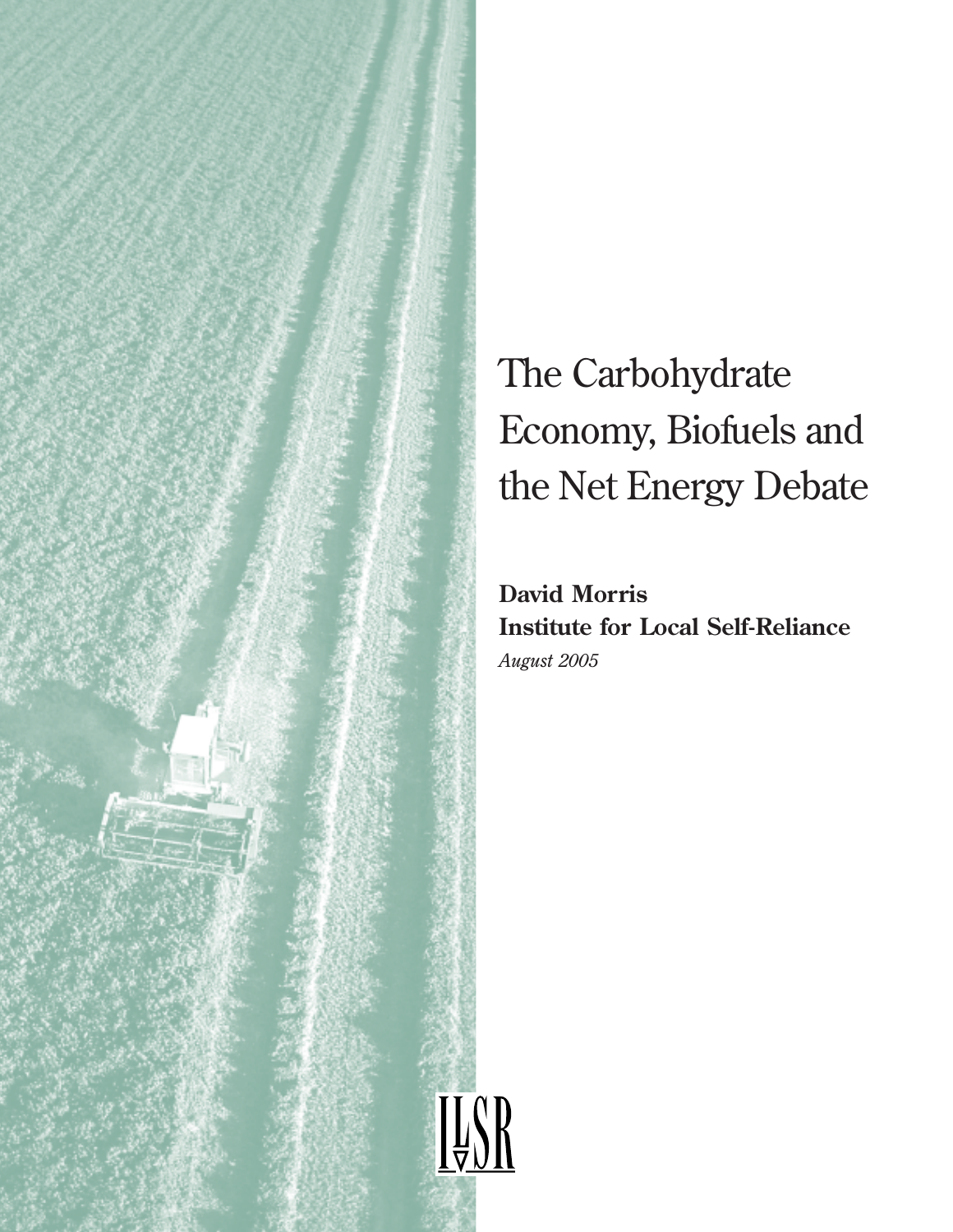#### **Other publications from the New Rules Project of the Institute for Local Self-Reliance:**

**Who Will Own Minnesota's Information Highways?** by Becca Vargo Daggett and David Morris, June 2005

**A Better Way to Get From Here to There: A Commentary on the Hydrogen Economy and a Proposal for an Alternative Strategy** by David Morris, January 2004 (expanded version forthcoming, October 2005)

**Seeing the Light: Regaining Control of Our Electricity System** by David Morris, 2001

**The Home Town Advantage: How to Defend Your Main Street Against Chain Stores and Why It Matters** by Stacy Mitchell, 2000

**Available at** *www.newrules.org*



The Institute for Local Self-Reliance (ILSR) is a nonprofit research and educational organization that provides technical assistance and information on environmentally sound economic development strategies. Since 1974, ILSR has worked with citizen groups, governments and private businesses in developing policies that extract the maximum value from local resources.

#### **Institute for Local Self-Reliance**

1313 5th Street SE Minneapolis, MN 55414 Phone: (612) 379-3815 Fax: (612) 379-3920

*www.ilsr.org*

© 2005 by the Institute for Local Self-Reliance All Rights Reserved

No part of this document may be reproduced in any form or by any electronic or mechanical means, including information storage and retrieval systems, without permission in writing from the Institute for Local Self-Reliance, Washington, DC.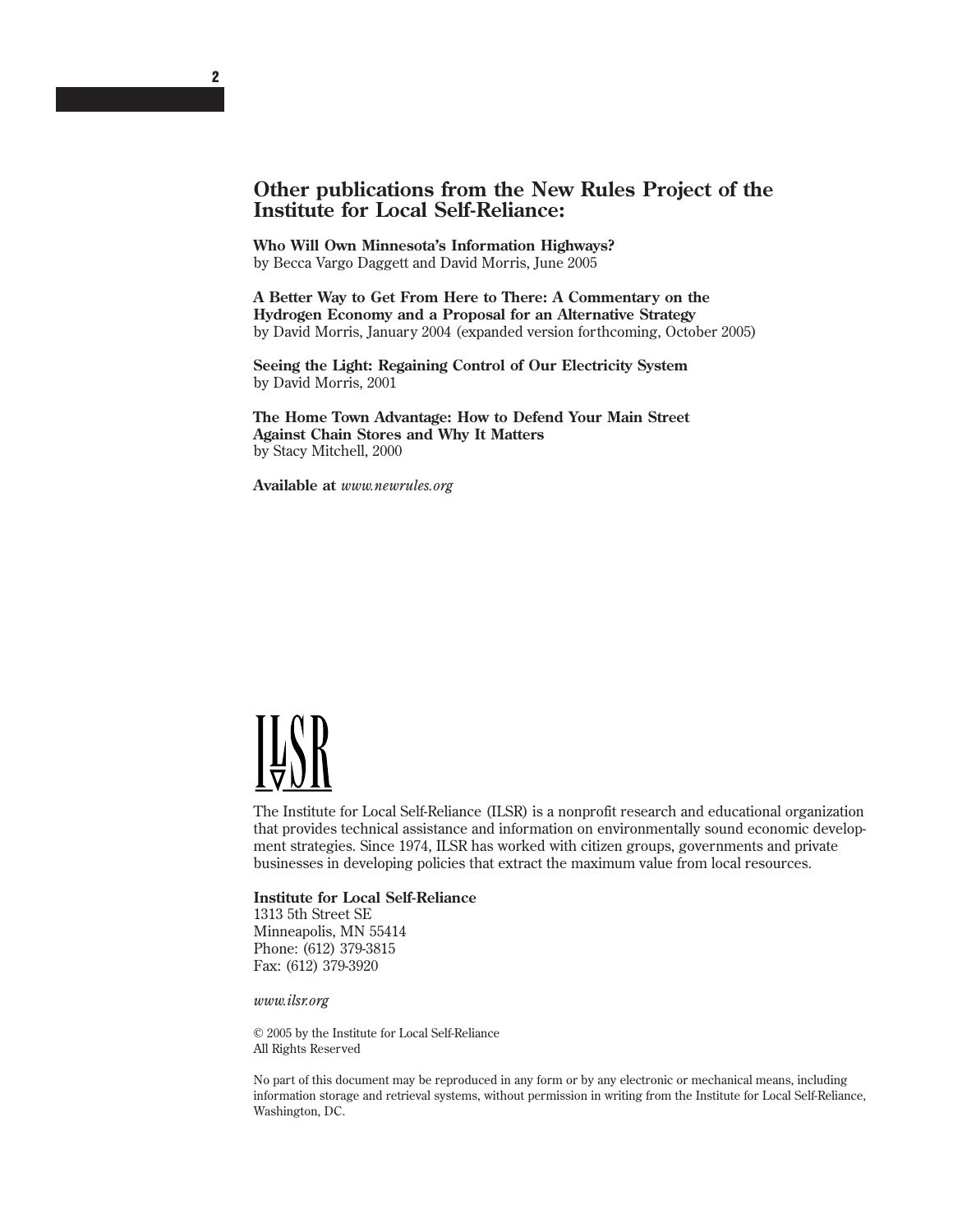# The Carbohydrate Economy, Biofuels and the Net Energy Debate

David Morris, Vice President Institute for Local Self-Reliance *August 2005*

## **The Big Picture**

It is important to state the obvious at the outset. The soil cannot satisfy 100 percent, or even a majority of our energy needs. To supply 100 percent of our fuels and electricity we would need over 7 billion tons of plant matter, over and above the 1 billion tons Americans already use to feed and clothe ourselves and supply our paper and building materials. Even the land-rich U.S. lacks sufficient acreage to come close to growing that quantity.

Biomass should be viewed not as a silver bullet, but as one of many renewable fuels we will and should rely upon. As a teammate with direct sunlight, wind energy, tidal power, the earth's heat and other renewable resources, biomass can play an important role, in part because of its unique characteristics. For biomass alone among renewable fuels comes with a built-in storage system, and can be processed into solid products.

Biomass is stored chemical energy. It requires no batteries or other types of storage systems. Converted to liquid or gaseous fuels, biomass is easily distributed. That makes biofuels attractive for transportation fuels, especially if viewed, not as a primary energy source but as a supplementary energy source to electricity.

Since biomass can also be made into bioproducts, it can substitute not only for petroleum-derived fuels but petroleum-derived chemicals and materials.1 Some 18 percent of petroleum consumed in the United States is used to make petrochemicals, the manufacture and disposal of which generates significant toxic emissions.

David Morris is Vice President of the Washington, D.C. and Minneapolis-based Institute for Local Self-Reliance. He is the author of *Ethanol Policy and Development: 1978-1992* (1992) and *The Carbohydrate Economy: Making Chemicals and Industrial Materials from Plant Matter* (1993). He is also the author or co-author two peer reviewed energy balance studies: *How Much Energy Does It Take to Make a Gallon of Ethanol?* (1995) and *How Much Energy Does It Take to Make a Gallon of Soydiesel?* (1996). David has been an advisor or consultant to the energy departments of Presidents Ford, Carter, Clinton and George W. Bush. He currently serves on a Congressionally-created Advisory Committee to the United States Department of Agriculture and Department of Energy on biomass and biofuels.

### **Biomass should be viewed** not as a sil-

**3**

ver bullet, but as one of many renewable fuels we will and should rely upon.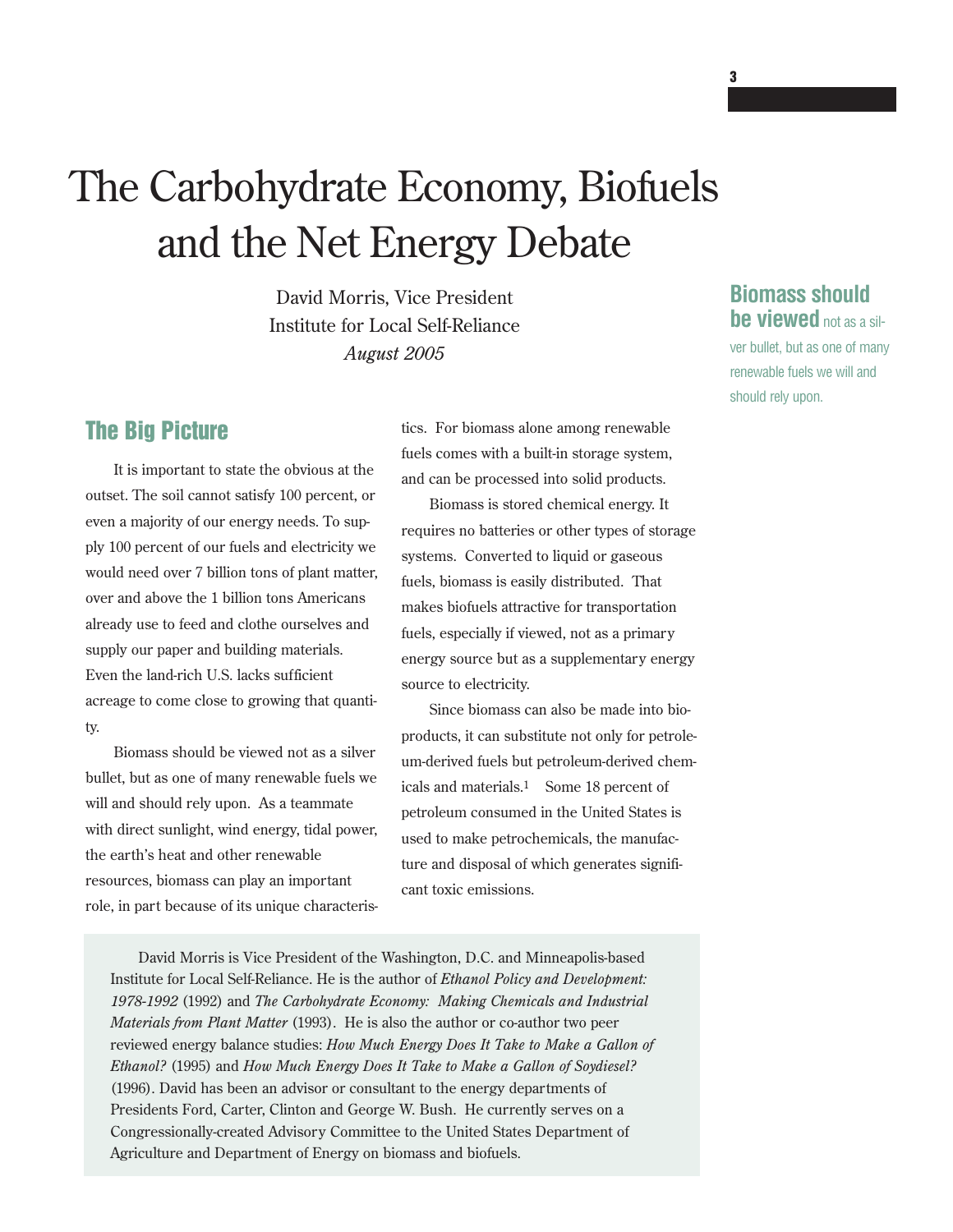### **A Dual Fueled Transportation System: Biofuels and Electricity**

All strategies to reduce or eliminate our reliance on oil depend on a dramatic change in the way our vehicles are designed and the fuels they use.

Electricity is the cheapest and most efficient transportation fuel. Electric vehicles also are quiet in operation and non-polluting, at least in terms of tailpipe emissions. Their drawback so far has been in the cost, weight, and performance of electric batteries. Battery performance is improving rapidly, but today, and in the near future, all-electric vehicles may have performance limitations (e.g. limited range).

An electric vehicle that comes with an engine backup overcomes these limitations. Some of the more popular hybrid vehicles (e.g. Toyota's Prius) sold today can, sometimes with a little tweaking, run on electricity for short distances. A plug-in hybrid electric vehicle (PHEV) whose batteries can be recharged from the electricity grid, coupled with a larger battery capacity could make electricity the primary transportation energy source. A biofueled PHEV engine may account for 10-60 percent of the miles driven. Thus the quantity of engine fuel needed by vehicles will decline by 40-90 percent.

These reduced fuel requirements would allow biofuels to become the primary or even sole source of non-electric energy for vehicles, rather than the current 10 percent blend with gasoline. A 2003 report by the Institute for Local Self-Reliance describes such a transportation strategy in some detail.2 Sufficient land area does exist in the United States to cultivate the 1-2 billion tons of plants needed

to meet these reduced engine fuel requirement<sub>s.3</sub>

### **Biochemicals and Biofuels: The Rise of Biorefineries**

When biofuels, like ethanol or biodiesel, are made from plant matter, a significant portion of that plant matter remains available for other uses. It can be converted into a number of end-products: food, energy, non-energy products (e.g. chemicals, dyes, inks, textiles, plastics).

Since biochemicals are much more valuable than biofuels, earning a market price two to ten times higher per pound, it is likely that in the near future biochemicals and other bioproducts will become a biorefinery's principal product, at least in dollar value. Biofuels will become the byproduct. Any remaining materials will provide the energy needed to run the processing facility.

The end use of a future biorefinery's raw material may breakdown roughly into three equal parts: one-third for chemicals, one-third for liquid biofuels, one-third to supply the energy–thermal and electric–for the facility.

About 2,000 such manufacturing facilities, each producing about 50 million gallons of ethanol, would be needed to supply sufficient liquid fuels to satisfy the needs of a transportation system primarily propelled by electricity. The chemical products from these facilities could displace almost all of our petrochemicals, and a significant portion of our inorganic chemicals as well. The remaining feedstock could provide all of the energy needed to run the facilities.

# **About 2,000 such manufacturing**

**facilities,** each producing about 50 million gallons of ethanol, would be needed to supply sufficient liquid fuels to satisfy the needs of a transportation system primarily propelled by electricity.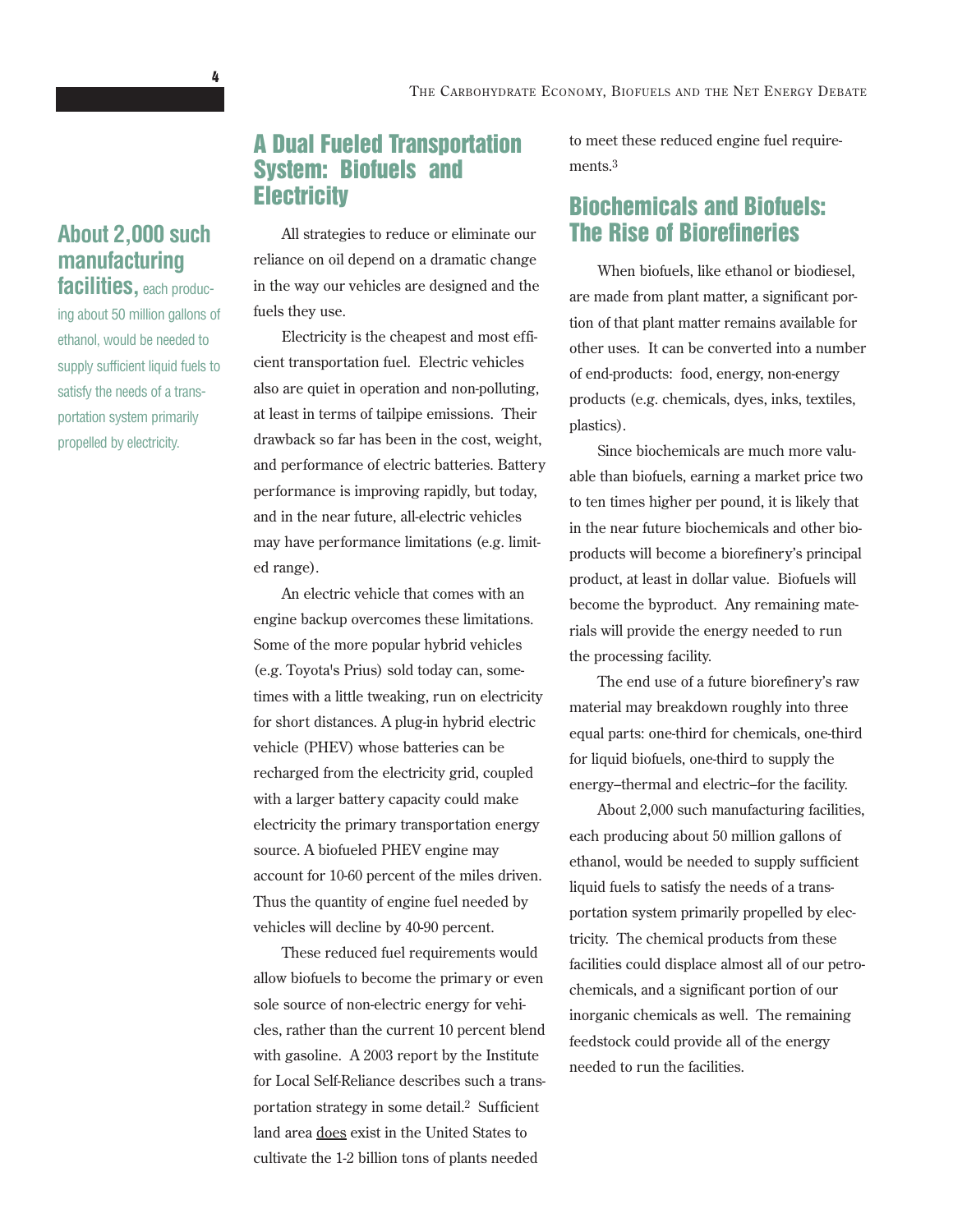### **A Carbohydrate Economy: Achieving Energy Security and Rural Security**

A carefully designed biofuels strategy may be the answer not only to our oil importproblems but to another global dilemma as well: the plight of agriculture.

Agriculture remains the world's largest economic sector. More than two billion people depend on the land for their livelihoods. A strategy that dramatically increases the markets for plant matter can significantly benefit the world's farmers and rural areas. A carbohydrate economy also has the potential to reduce the current trade tensions among the world's farmers.

World trade negotiations currently pit farmers from poorer countries against farmers from richer countries. A carbohydrate economy can open huge new domestic markets for plant matter. Rather than competing for relatively stable export markets, farmers could sell into rapidly expanding internal markets. To put it another way, instead of carbohydrates competing with carbohydrates, carbohydrates would compete against hydrocarbons, a win-win situation for farmers and rural communities worldwide.4

Doubling or even tripling the total amount of plant matter marketed will benefit farmers. But the benefit may be modest if the expanded market is not accompanied by a dramatically-changed agricultural market structure. Farmers have learned from decades of bitter experience that expanded markets and even improved productivity do not inevitably translate into higher commodity prices and increased farmer income.

For farmers and rural areas to truly reap the rewards of a carbohydrate economy they

must gain some of the value created by processing the agricultural raw materials into finished products. That can occur only if the farmer and rural residents own a share in the processing or manufacturing facility.

In the United States, the tripling of ethanol consumption since 2000 may have raised the price of corn by 10-15 cents per bushel. But the 20,000 or so U.S. farmers who own a share of an ethanol plant receive far more, in annual dividends, usually 50-75 cents per bushel.

A biorefinery enables farmer and local ownership because, unlike petroleum, plant matter in its raw state is bulky and expensive to transport. Thus most biorefineries buy their raw materials from within 50-75 miles of the facility (and often sell their end-products in a radius not that much wider).

In part because of the transport economics, the size of biorefineries is only a fraction that of petroleum refineries (1-10 percent). That modest scale enables farmers and local residents to raise sufficient equity investment to own the facility.

Assuming 500 individual farmer-investors in each biorefinery, a majority of full time grain farmers could become owners in a value-added manufacturing facility. This could change the face of agriculture, and its internal economic dynamics.

This massive potential to couple a biofuels strategy with one that maximizes the benefit to rural communities will not be easy to achieve. It requires a coherent approach that cuts across bureaucratic and sector lines. That will be a challenge, but a worthwhile challenge to take up. Regrettably, for 25 years a disproportionate amount of the discussion about biofuels, and much of its intellectual resources, have been occupied in debating

### **For farmers and rural areas to truly reap the rewards** of a

carbohydrate economy they must gain some of the value created by processing the agricultural raw materials into finished products. That can occur only if the farmer and rural residents own a share in the processing or manufacturing facility.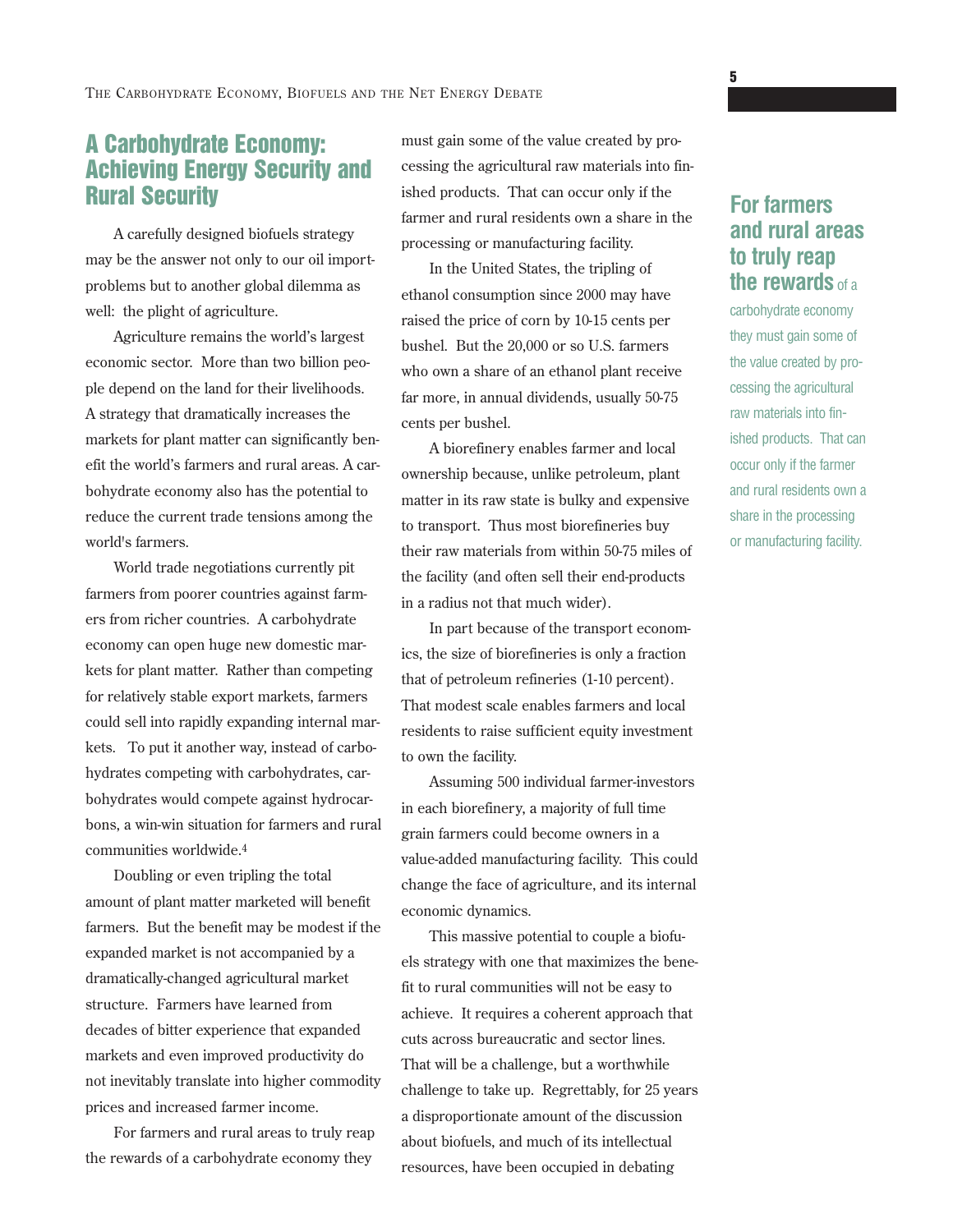**Net energy is an issue worthy of investigation.**

Unfortunately, this small piece of the puzzle has tended to dominate the discussion of biofuels. In the process, important issues like the ownership structure of a carbohydrate economy or its implications for world trade and rural development have largely been ignored.

the issue of energy balances. It is to that issue that we now turn our attention.

### **Net Energy of Biofuels: The (Endless) Debate**

Just as biomass has unique characteristics (e.g. built-in storage) that make it attractive, it also has several characteristics that may demand more sophisticated strategies than those required to promote other renewable energy sources.

Renewable fuels like sunlight and wind are widely available regardless of public policy. Thus a renewable energy strategy for these fuels can focus almost entirely on how to harness them efficiently and economically. Biomass, on the other hand, is only available in significant quantities when cultivators are involved. Thus a biomass strategy must gain the enthusiastic and widespread farmer involvement.

Another characteristic of biomass that distinguishes it from other forms of renewable energy derives from the fact that it is solid matter: cultivation and processing can have significant adverse environmental impacts. Thus a biomass strategy must encourage cultivation, harvesting and processing technologies that minimize negative environmental impacts.

Among the many environmental factors to consider is that of energy balance, that is, the amount of energy it takes to grow a crop and convert it into biofuels and other products compared to the amount of energy contained in the resulting biofuel and bioproducts.

Net energy is an issue worthy of investigation. Unfortunately, this small piece of the puzzle has tended to dominate the discussion of biofuels. In the process, important issues like the ownership structure of a carbohydrate economy or its implications for world trade and rural development have largely been ignored.

It often seems that every article, every interview, every public discussion about our most used and visible biofuel, ethanol, starts, and sometimes ends, with the question, "Doesn't it take more energy to make ethanol than is contained in the ethanol?"

In 1980, the short and empirical answer to this question was yes. In 1990, because of improved efficiencies by both farmer and ethanol manufacturer, the answer was, probably not. In 2005 the answer is clearly no.

Yet the question will not go away. One might argue that this is because credible studies by one or two scientists continue to keep alive the claim that biofuels are net energy losers. Yet many grain and oilseed farmers<sup>5</sup> wonder why it is that biofuels like ethanol and biodiesel are singled out for such an aggressive and persistent attack on the net energy issue.

They compare the discussion of biofuels with that of hydrogen, a fuel that has captured the imagination of federal and state governments. Converting the transportation sector (and other sectors as well) to hydrogen has become a national priority. Thousands of articles have been written about hydrogen. Most are wildly enthusiastic. Some are negative. But very, very few even raise the net energy issue.

A Lexis/Nexis search identified over 300 articles published just since 2000 that discuss the energy balance of ethanol, the vast majority with a negative slant; fewer than 5 even mention the net energy issue with respect to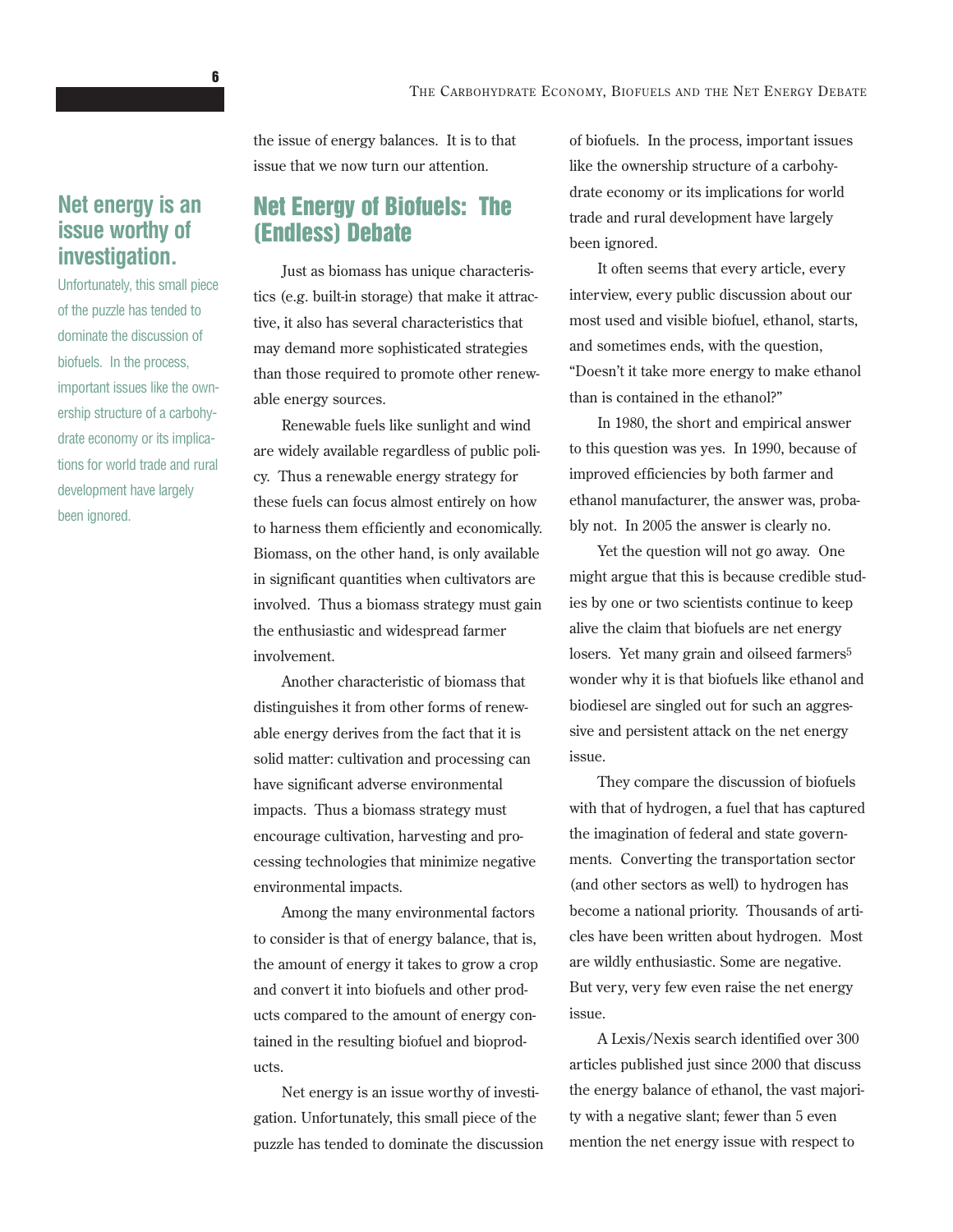hydrogen. Yet for hydrogen the energy balance is not a controversial question. It is well documented that hydrogen's energy balance is negative: It takes more natural gas to make hydrogen from natural gas than is contained in the hydrogen.

Another frustration by biofuels advocates is that the net energy discussion looks backwards, not forwards. Instead of focusing on the efficiencies of the best farmers and the newest facilities and a strategy to make these efficiencies the overall industry and agriculture average, the studies present averages largely reflective of the efficiencies of ethanol facilities that are 20 years old. This is not helpful to long range planning.

### **Understanding the Net Energy Debate**

The remainder of this paper focuses on the energy balance of biofuels. In doing so, it inevitably focuses largely on the studies of David Pimentel, a Professor of Entomology at Cornell University (now Emeritus). For as long as ethanol has been a matter of public policy, David Pimentel has been its most vocal, sometimes its only, and always its most visible critic.

Pimentel began his association in 1979 when he chaired an advisory committee of the U.S. Department of Energy examining the viability of fuel ethanol (and coal derived methanol).6

Since then, Pimentel has authored or coauthored more than 20 technical articles on ethanol. Over time his input and output numbers have varied. But his conclusion remains constant: more fossil fuel energy is needed to grow corn and convert it into ethanol than is contained in the ethanol.

In 2005, still another article by Pimentel appeared. This one was co-authored by Tad Patzek, a professor in the Department of Civil and Environmental Engineering at the University of California-Berkeley.7 This study raised the net energy debate to a new level by extending the criticism of corn-derived ethanol to ethanol derived from cellulosic materials like wood or switchgrass and to diesel fuel substitutes derived from sunflowers and soybeans. It also insisted, in passing, that ethanol from sugar cane was a net energy loser.8

"There is just no energy benefit to using plant biomass for liquid fuel", Pimentel concluded.9

Indeed, this latest study reached a remarkable and highly provocative conclusion: the energetics of making ethanol from switchgrass or wood are considerably worse than for making ethanol from corn, and the energetics of making biodiesel from soybeans or sunflowers may be more bleak than making ethanol from corn.10

Each time a new Pimentel article appears, Cornell University's competent press office broadcasts a provocative press release and news article announcing its latest pessimistic conclusions, timing its release for maximum visibility. The new article appeared in March 2005 but the press release was issued in July, apparently to coincide with a Congressional vote on an energy bill containing incentives for making ethanol from cellulose and biodiesel from oilseeds.

Each press release invariably leads to a flurry of stories in print and broadcast media throughout the U.S. and Canada and reinvigorates the debate about the efficacy of converting plants into fuels. Each barrage of media

## **This latest study reached a remarkable and highly provocative con-**

**7**

**clusion:** the energetics of making ethanol from switchgrass or wood are considerably worse than for making ethanol from corn, and the energetics of making biodiesel from soybeans or sunflowers may be more bleak than making ethanol from corn.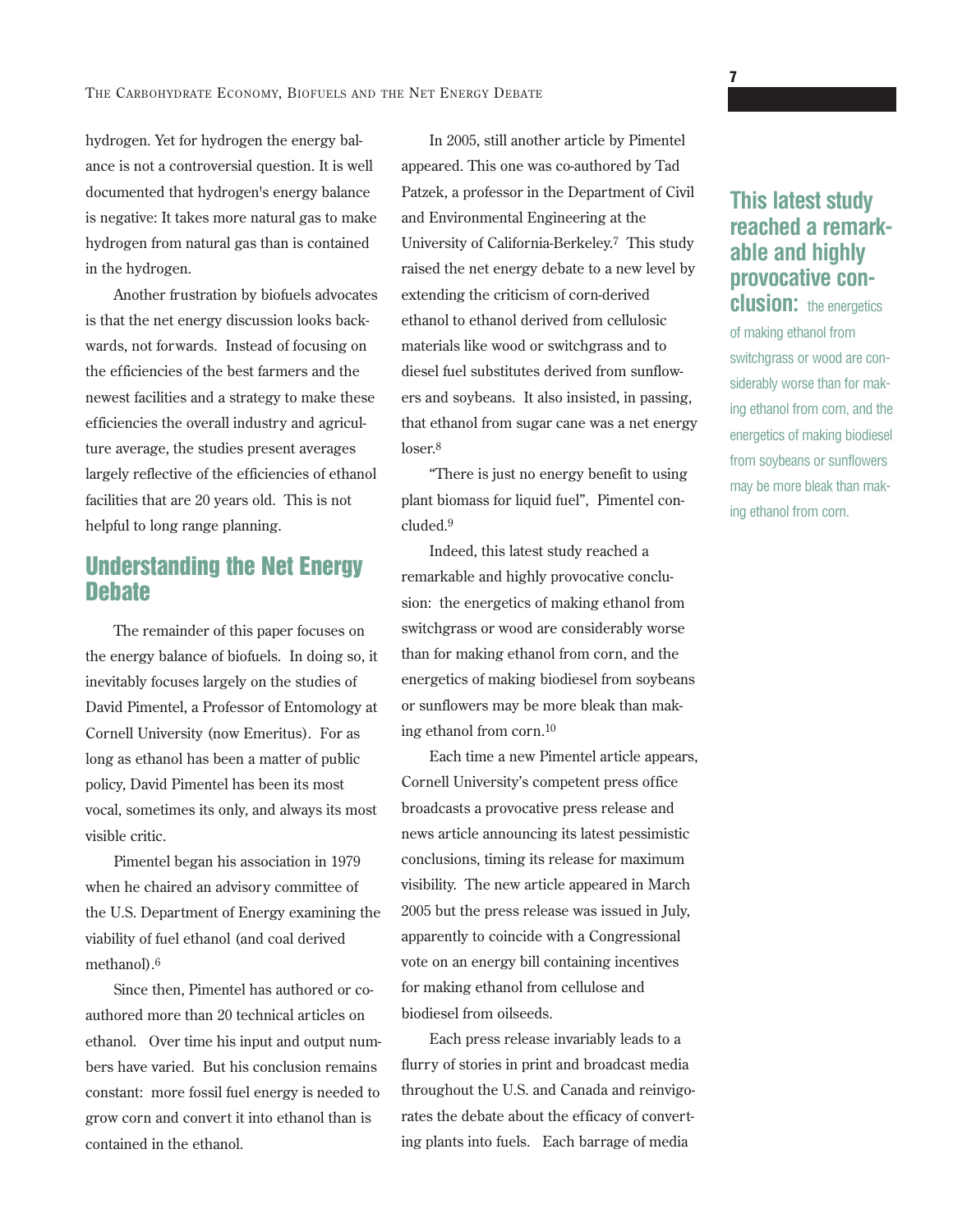### **David Pimentel's pessimism about biofuels** derives from a

methodological approach that leads him to a far more sweeping and highly controversial conclusion: the world's population has vastly exceeded its biological carrying capacity.

coverage elicits detailed rebuttals from the biofuels industries. But these occur after the fact and rarely if ever make it into the mainstream media. Indeed, their very detailed nature inhibits their visibility.

Reporters move on to other stories. After a few weeks the buzz dies down. But the seeds of doubt have been sown and they continue to grow.

Journalists are not to blame for these increasingly predictable cycles of negative publicity regarding biofuels. They lack the time and expertise, even if they have the inclination, to examine competing scientific studies. Those who do undertake such an examination quickly discover how challenging the task can be. For the studies are anything but accessible and transparent. Researchers may use different measures (e.g. high heating values versus low heating values) or different conversion systems (e.g. Btus per gallon versus kilocalories per 1000 liters). Or sometimes even mix measures within a single study (e.g. kilocalories per 1000 liters and kilocalories per 1000 kilograms).

Some studies are very detailed, running to 100 and even 200 pages. Pimentel's studies, on the other hand, are very short, usually consisting of a couple of tables with brief references and brief descriptive text.11 Pimentel and Patzek's latest study, for example, contains a two paragraph discussion of switchgrass to ethanol, a two paragraph discussion of wood to ethanol, a four paragraph discussion of the energetics of soydiesel and a two paragraph discussion of the energetics of sunflower diesel. All of the text simply repeats numbers from the table. No explanatory discussion is offered.

Few roadmaps are available that highlight

the specific areas of disagreement.12 This commentary attempts to offer such a guide.

### **Net Energy of Biofuels: Six Key Points**

Reporters and interested parties who want to examine the numbers and report on or participate in the debate, might take into account six key points.

**1. David Pimentel's pessimism about biofuels derives from a methodological approach that leads him to a far more sweeping and highly controversial conclusion: the world's population has vastly exceeded its biological carrying capacity.** 

Pimentel's analysis leads him to conclude that the world's population of 6.5 billion people has far surpassed the planet's capacity to feed that population. As he writes, "For the United States to be self-sustaining in solar energy, given our land, water and biological resources, our population should be less than 100 million…"(the July 2005 population is 295 million).13 Pimentel further maintains, "the optimum (world) population should be less than…2 billion. 14

Pimentel's pessimism about the world's capacity to feed its human population carries over to his view about the limited potential of renewable energy in general. In this he is joined by Patzek, who with Pimentel recently concluded that nuclear power may be the only answer.

*"We want to be very clear: solar cells, wind turbines, and biomass-for-energy plantations can never replace even a small fraction of the highly reliable, 24-hours-a-day, 365-days-a-year, nuclear, fossil, and hydroelectric power stations. Claims to the con-*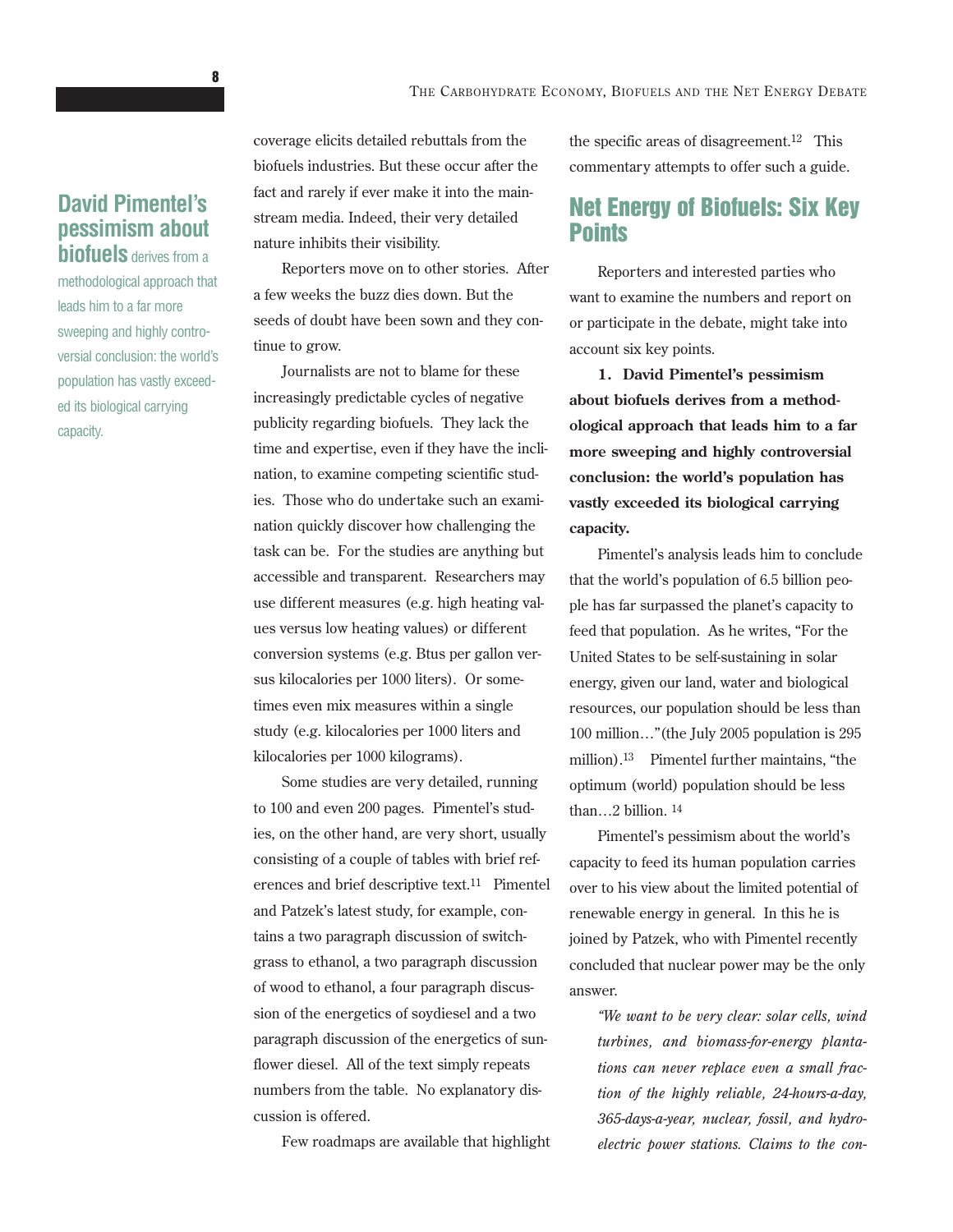*trary are popular, but irresponsible…new nuclear power stations must be considered."*15

Do two-thirds of us have to die in order to allow the remaining third to live a comfortable life on a sustainable basis? Must we rely on nuclear power to provide us a reliable and sufficient source of energy? These questions dwarf that of whether the energy balance of biofuels is slightly negative. One would hope that reporters and others would attend to the catastrophic predictions that result from the full-scale application of Pimentel's methodological approach, rather than the tiny negative impact predicted by its application to a tiny slice of the world's biological resources.

**2. Policymakers base their decision on whether to aggressively expand biofuels on the latest production technologies and techniques. Therefore, net energy analyses should look forward, not backward. That means, in part, according a higher importance to data from the latest and next-generation manufacturing tech-**

### **nologies and agricultural practices over industry averages largely based on the output from older plants.**

Averages can be deceiving, particularly in the biofuels industry where until the recent dramatic increase in capacity, the bulk of the industry's manufacturing facilities was 20 years old.

The empirical data overwhelmingly affirms that farmers and ethanol manufacturers are far more energy and resource efficient than they were 20 years ago. The trajectory is positive and the prospects for even further improvement are bright.

Since 1980, for example, new ethanol plants have reduced their energy inputs per gallon of ethanol produced by about 50 percent. In 1980 total energy use was about 69,000 Btus per gallon. Today it is closer to 35,000 Btus. Today, those who invest in ethanol facilities can receive performance guarantees from engineering firms for a thermal efficiency in the low 30,000 Btus per gallon and an electricity efficiency of about 0.76

### **The empirical data overwhelmingly affirms** that

**9**

farmers and ethanol manufacturers are far more energy and resource efficient than they were 20 years ago. The trajectory is positive and the prospects for even further improvement are bright.

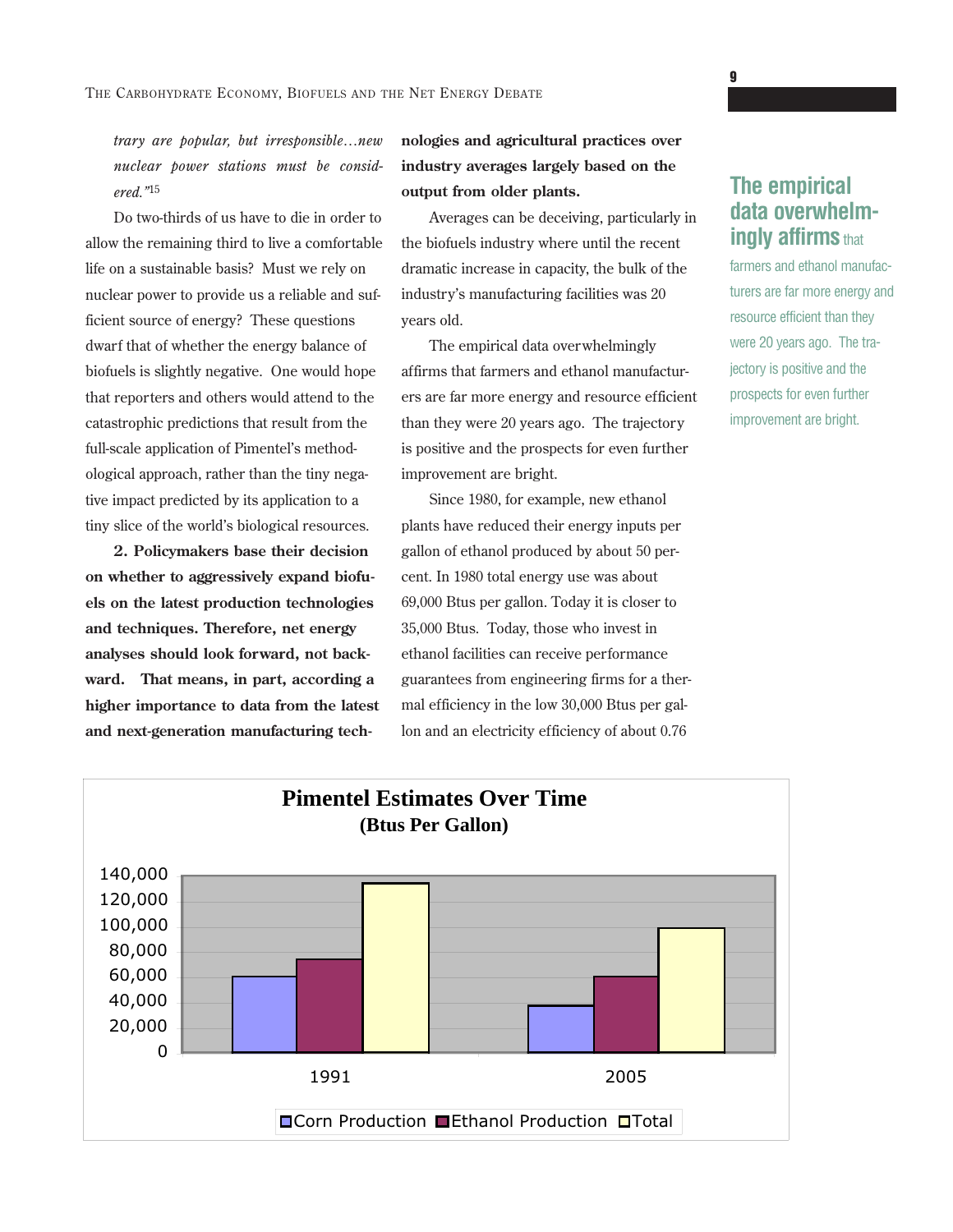kWh per gallon.

One reason for this reduction in energy inputs is a shift in ethanol production from wet mills to dry mills. Wet mills are more energy intensive than dry mills.

Wet mills were built in the late 1970s and 1980s primarily to manufacture high fructose corn sweetener. They make a variety of products from corn and are more energy intensive than dry mills. They dominated the industry in 1990, producing over 80 percent of all ethanol. In the last 15 years, however, most new ethanol facilities have been dry mills. By 2000 the proportion of production by wet mills had fallen to 55 percent. By the end of 2005 it will be closer to 25 percent. Over 90 percent of all new production now comes from dry mills.

Improved efficiency has come not only in the manufacturing facility but on the farm as well. Since 1980, for example, corn farmers have increased yields from 100 to 140 bushels per acre while using 20-25 percent less fertilizer, herbicide and insecticide per bushel cultivated.16 A significant number of farmers engage in conservation tillage, a cultivation technique that significantly reduces soil erosion as well as diesel or gasoline use.

Pimentel appears to agree that the trajectory has been positive. He estimates that the amount of energy used to grow a bushel of corn has declined by more than a third between 1991 and 2005 while energy used to make a gallon of ethanol has fallen by about 20 percent.17

**3. Although an enormous amount of attention has been focused on the debate about the energetics of corn to ethanol, the differences actually have narrowed to the point that they are relatively modest. On the other hand, Pimentel and Patzek's new estimates of the energy balance of making ethanol from cellulose and biodiesel from oil seeds diverge dramatically from those of other studies.** 

Pimentel's 1991 energetics study of corn derived ethanol found a net energy ratio of 0.68 while his and Patzek's 2005 study esti-



### **Thus it would appear more fruit-**

ful for the focus to be on the very wide divergence of estimates related to cellulosic ethanol and biodiesel rather than the very modest differences that remain regarding corn derived ethanol.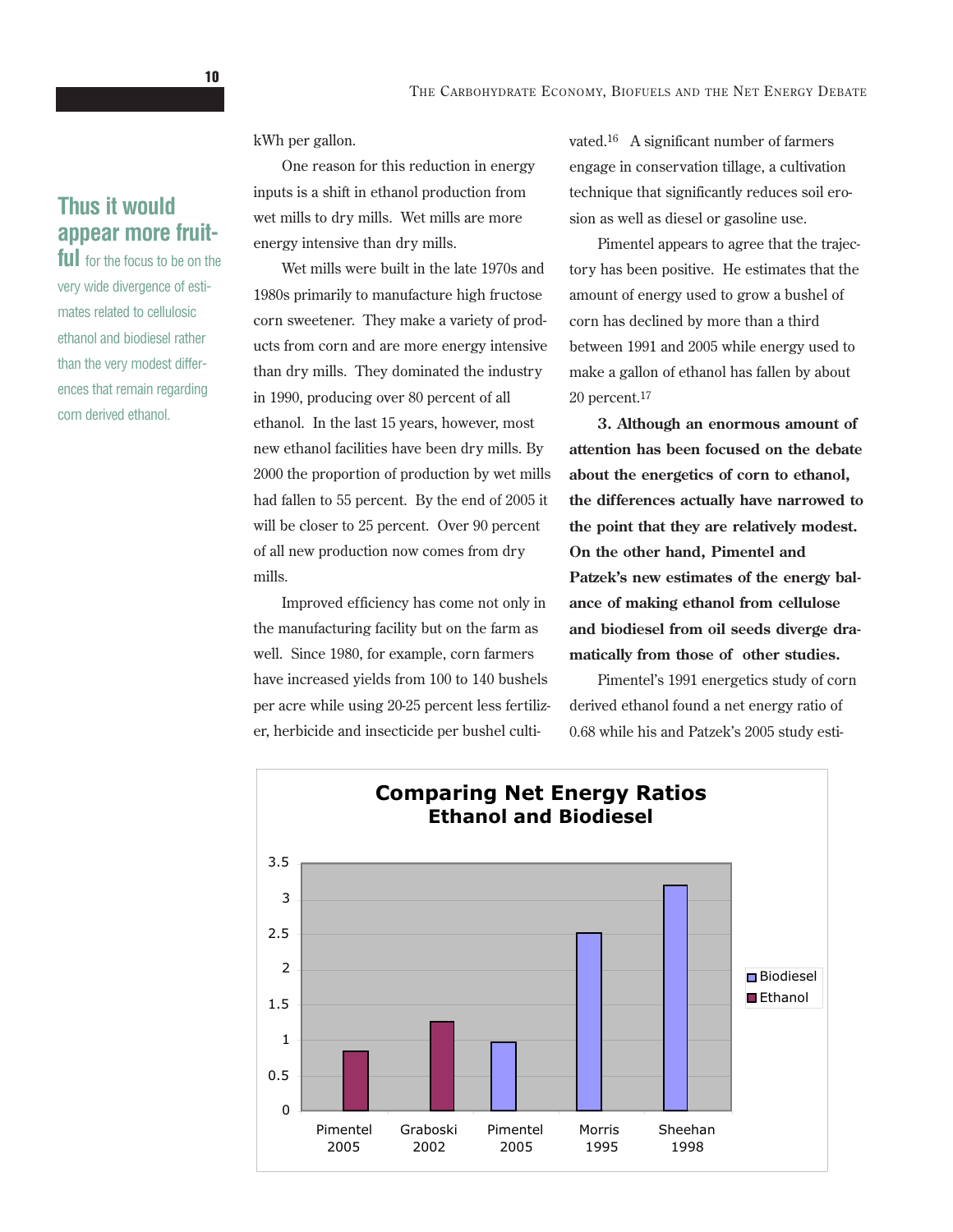mates a net energy ratio of 0.85. Those who have found a positive ratio estimate it to be in the 1.25-1.4 range. Overall the positive ratios are about 60 percent greater than Pimentel and Patzek's.

On the other hand, Pimentel and Patzek's net energy ratio analysis of biodiesel is 0.9818 while those of other studies are in the 2.5-3.2 range, some 150 percent to 200 percent higher.19

Cellulosic ethanol can achieve a positive net energy ratio even higher than that of biodiesel, in large part because the portions of the lignocellulosic feedstock not converted to ethanol can be burned (or gasified) to provide all of the energy needed for the conversion process.

Thus it would appear more fruitful for the focus to be on the very wide divergence of estimates related to cellulosic ethanol and biodiesel rather than the very modest differences that remain regarding corn derived ethanol.

**4. All other studies done after 1992, except for Pimentel and Patzek's have found a positive energy balance of corn to ethanol.20**

Being in a small minority doesn't mean one is necessarily wrong, but it does indicate the preponderance of scientific opinion is on the other side. Apparently stung by criticism of his loner status, in his latest article Pimentel (and Patzek) insist, "In contrast to the USDA, numerous scientific studies have concluded that ethanol production does not provide a net energy balance…".21

The sources cited in the article do not justify this statement. 22

Of the 9 cited, only one was an actual scientific study. That 1989 study found a small 4

percent net energy loss and assumed a very low yield of 90 bushels per acre. Five of the sources were press releases or short statements critical of ethanol that did not analyze net energy issues.23 The other three contained no independent research. They simply cited Pimentel's data. 24

Pimentel and Patzek cite no studies, nor press releases or public statements, condemning the energetics of cellulose to ethanol nor biodiesel. We are not aware of any such studies or statements.

**5. Biofuels displace large quantities of imported oil, regardless of the net energy findings, because their production relies on non-petroleum fuels.**

Too often people read about net energy studies that arrive at a negative result and interpret the result this way: "It takes more than a gallon of oil to produce a gallon of ethanol." That is inaccurate. Even Pimentel's studies do not assert this, although he rarely clarifies the distinction between fossil fuels and petroleum.

Biofuels production overwhelmingly relies on natural gas and coal, not petroleum. For growing corn and making ethanol from the corn, petroleum (diesel or gasoline) comprises 8-17 percent of the fossil fuel energy used. Coal or natural gas account for the other 83-92 percent (assuming the cellulosic portion of the incoming feedstock is not used to provide thermal and electric energy at the manufacturing plant).

Thus, the net energy ratio with respect to petroleum would be close to 8 to 1. In other words, every Btu of ethanol produced displaces about 8 Btus of petroleum. 25

For most policymakers, the highest priority of a biofuels policy is to reduce our depen-

# **Biofuels production overwhelm-**

**ingly** relies on natural gas and coal, not petroleum ...every Btu of ethanol produced displaces about 8 Btus of petroleum.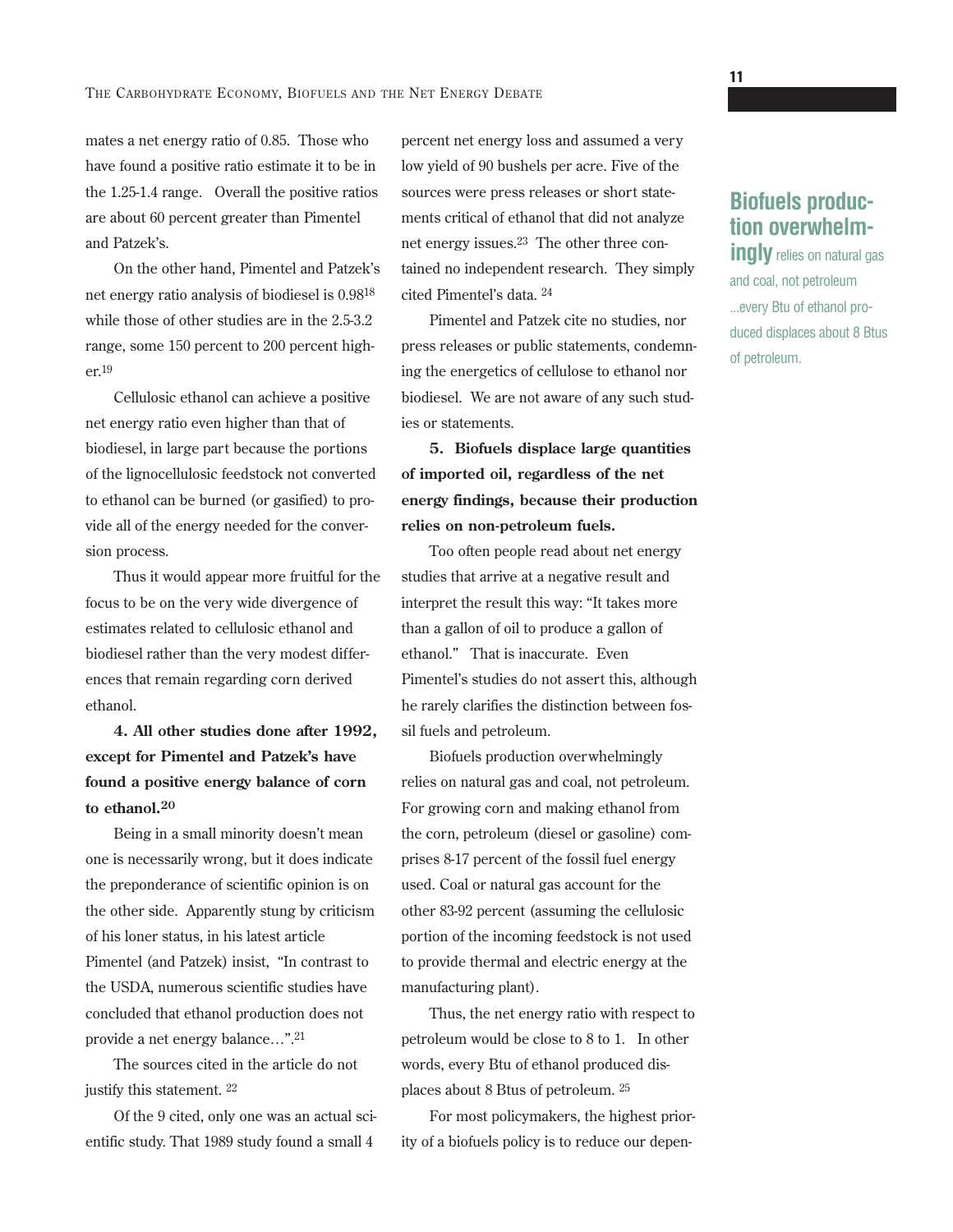# **Pimentel vs. Graboski: The Energy Input Differences**

(Btus per Gallon of Ethanol)

| <b>CORN PRODUCTION</b>                             | <b>Difference</b><br>Btus/Gal. | % of Total<br><b>Difference</b> |
|----------------------------------------------------|--------------------------------|---------------------------------|
| Labor                                              | 2,158                          | 4.99%                           |
| Marchinery                                         | 4.494                          | 10.39%                          |
| Fuel (Diesel, gas, LPG)                            | 544                            | 1.26%                           |
| Irrigation/electricity                             | 37                             | 0.09%                           |
| Nitrogen                                           | 2,698                          | 6.24%                           |
| Phosphorous                                        | 1,154                          | 2.67%                           |
| Potassium                                          | 856                            | 1.98%                           |
| Lime                                               | 1,092                          | 2.53%                           |
| Seeds                                              | 2,206                          | 5.10%                           |
| Herbicides/Pesticides/Other                        | 3,411                          | 7.89%                           |
| <b>TOTAL FARMING INPUT</b><br><b>DIFFERENCE</b>    | 16,750                         |                                 |
| <b>ETHANOL PRODUCTION</b>                          |                                |                                 |
| Corn Transport                                     | 3,287                          | 7.60%                           |
| Water                                              | 1,353                          | 3.13%                           |
| <b>Stainless Steel</b>                             | $\,1\,$                        | 0.00%                           |
| <b>Steel</b>                                       | 180                            | 0.42%                           |
| Cement                                             | 120                            | 0.28%                           |
| Steam                                              | $-10,272$                      | $-23.76%$                       |
| Electricity                                        | 15,195                         | 35.15%                          |
| 95% EtOH > 99.5% EtOH                              | 135                            | $0.31\%$                        |
| Sewage Effluent                                    | 1,037                          | 2.40%                           |
| Plant, Other                                       | $-1,238$                       | $-2.86%$                        |
| <b>TOTAL PROCESSING INPUT</b><br><b>DIFFERENCE</b> | 26,485                         |                                 |
| <b>TOTAL DIFFERENCE</b>                            | 43,235                         |                                 |
|                                                    |                                |                                 |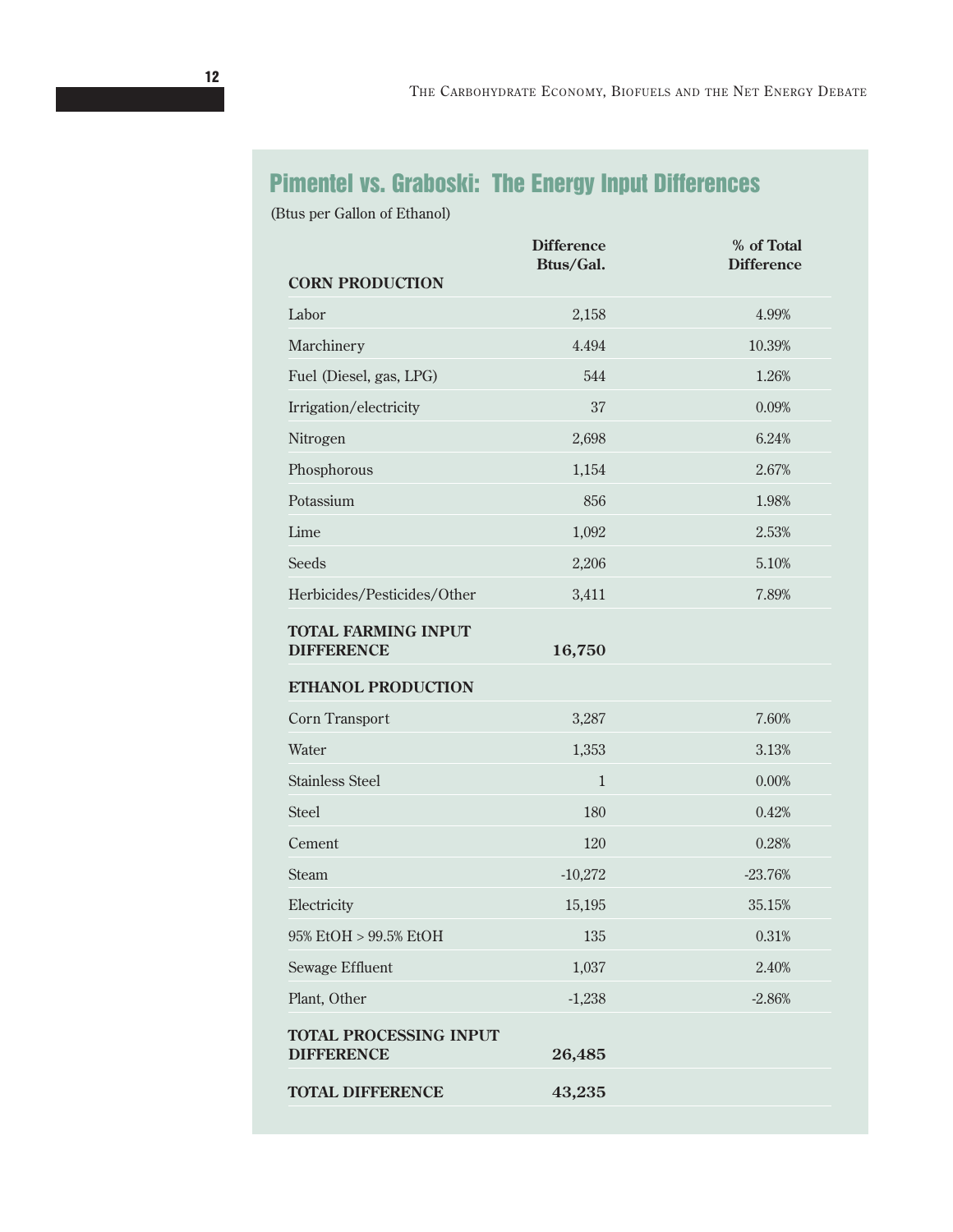dence on imported oil.

### **6. Energy balance analyses should take into account the quality of the energy produced**

The energy content of a fuel is important, but so is the quality of that energy, that is, its usefulness. For example, we use more energy to generate a kilowatt-hour of electricity than is contained in that electricity. But electricity is a high quality fuel, in part because it can be transported easily and in part because it can be used in ways that heat energy cannot. We strive to maximize the amount of electricity we extract from a given amount of heat, but we do not dismiss the utility of electricity because of the energy losses involved in its production.

Biofuels also constitute high quality fuels. They combine energy and storage. Energy from wind and sunlight, on the other hand, is available only intermittently-- when the wind blows and the sun shines. Those forms of renewable energy require additional storage systems, like batteries. This should be taken into account in any comparative energy analysis.

Biofuels, like electricity, do require more energy to make than is contained in the fuel. But in the case of biofuels, this additional energy comes from the sun. Solar energy, not fossil fuels, powers the chemical-building photosynthesis process.

### **Taking a Closer Look At The Numbers** <sup>26</sup>

When faced with the masses of data that comprise the core of energetics studies, most would-be participants in the net energy debate instinctively shrink back. Just translating the numbers from various studies into a form of

measurement that allows for easy comparisons can be challenging.

Those who do take the time to review the various studies will discover that only a handful of factors account for over 80 percent of the variations among net energy studies of ethanol. These include: 1) yields of ethanol per bushel (or tons) and yields of crop in bushels (or tons) per acre; 2) energy used to manufacture nitrogen and other fertilizers; 3) energy used to make the ethanol; 4) the energy value of the co-products; 5) the energy used to make the machinery used on the farm and in the ethanol facility. 27

At one time, other factors accounted for a significant difference. For example, Pimentel's 2001 estimate of irrigation energy was an order of magnitude higher than other estimates. But his and Patzek's 2005 study reduces the 2001 estimate by 90 percent.28 As the table on the previous page notes, this puts him very, very close to the estimates of other researchers. 29

Let's explore these factors one at a time.

**1. Crop Yields per Acre and Biofuel Yield per Bushel**

As noted before, agricultural yields, at least with regard to corn (the nation's largest crop), have increased by some 40 percent since 1980 (soybean yields have increased more slowly). We are getting more output per unit of input, whether that input be land, fertilizer, pesticide or energy. Pre-1990 studies used yield estimates of about 110 bushels per acre. Post 2000 studies use more up-to-date yields of 130-140 bushels per acre and those that look toward the year 2010 use yields closer to 150 bushels per acre. 30

Pimentel's 2005 corn crop yield estimate is comparable to those used by other

### **Biofuels, like electricity, do require** more energy to

make than is contained in the fuel. But in the case of biofuels, this additional energy comes from the sun.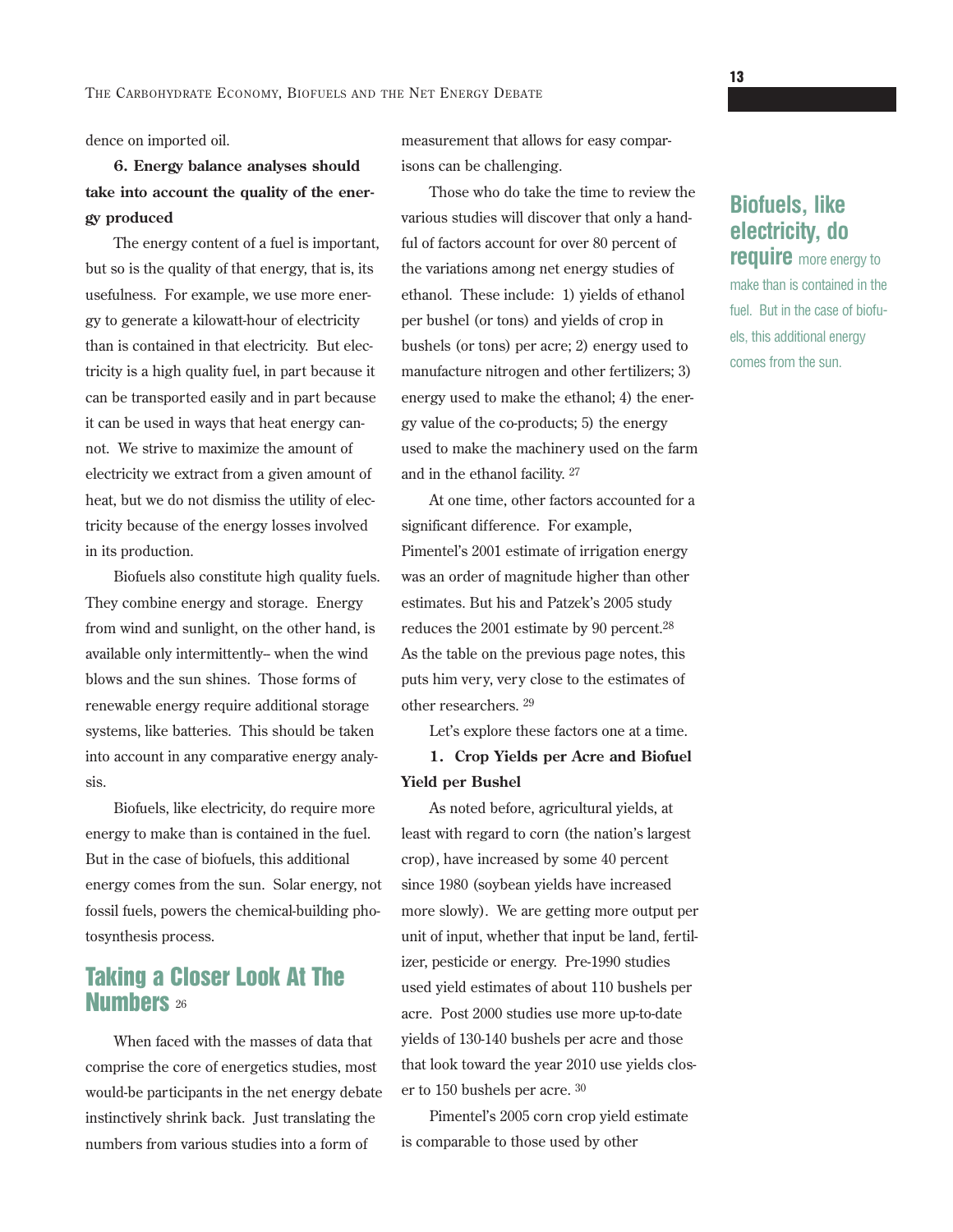researchers.

### **Substituting just the new** ethanol plant

performance guarantees for Pinentel's input numbers would make his overall net energy assessment positive.

Ethanol yields per bushel have also

increased steadily. In 1980, an ethanol dry mill extracted about 2.5 gallons of ethanol for every bushel of corn processed. Today firms that build ethanol facilities will include a performance guarantee of a minimum of 2.68 gallons of ethanol(denatured) per gallon. Next generation plants could approach 2.75 gallons per bushel.

Since 1980, Pimentel has not increased his estimate of 2.5 gallons of ethanol per bushel. Raising his yield to that of current performance guaranteed yields alone would reduce by about 7 percent his energy input numbers.

#### **2. Energy Used to Make Fertilizers and Seeds**

Nitrogen fertilizer requires significant energy for production. Pimentel's fertilizer application figures do not differ significantly from those of other studies. 31 But his estimates of the amount of energy needed to make a pound of fertilizers does. In earlier studies, his estimates were about 50 percent higher than other investigators (33,000 Btus per pound of nitrogen produced versus about 22,000). His 2005 estimate has dropped to 29,000 Btus per pound.32

In previous estimates, the nitrogen fertilizer energy input accounted for a large majority of the energy input of all fertilizers. But in the 2005 study it accounts for only a little more than half. Another way to look at this is the ratio between Pimentel's estimates and Graboski's. For nitrogen, Pimentel's estimate in Btus per gallon of ethanol produced is 1.3 times that of Graboski. For phosphorous, however, the ratio jumps to 11.8, for potassium 3.7 and for lime it is 10.9. There is also a

huge difference in the estimate of the amount of energy used to make the corn seeds, with Pimentel estimating 2206 Btus per gallon and Graboski estimating it at trivial.

Graboski offers a thorough analysis of how he arrived at his numbers. Pimentel is less forthcoming. Indeed, Pimentel's numbers have changed, sometimes dramatically, over the years. For example, his estimate of the energy input for phosphorous, in Btus per gallon of ethanol produced, has ranged from 2,753 in 1991 to 1,145 in 1998 to 821 in 2001. The 2005 study offers an estimate of 1,261. Graboski's estimate is 90 percent less, at 107 Btus per gallon. Similar variations have occurred in Pimentel's estimates for potassium, which ranged from a high of 1,396 Btus per gallon in 1991 to a low of 565 in 2001. His 2005 study estimates 1,172. Graboski's estimate of 317 Btus per gallon is close to Pimentel's 2001 figure.

#### **3. Energy Used to Make the Ethanol and Co-products**

Gross processing energy estimates are usually given on a per-gallon of ethanol produced basis. Pimentel's estimates have varied significantly, even over a short time frame.<sup>33</sup> His 2005 study estimates about 53,000 Btus per gallon of ethanol produced for steam and electricity. Other industry average estimates are in the 40,000-49,000 Btus per gallon range.

As mentioned above, those building the latest plants are offering performance guarantees of about 23,000 Btus per gallon thermal energy (without drying, which translates into about 33,000 Btus per gallon with the distillers grain drying). The guarantee also includes a limit of 0.77 kWh per gallon produced. Combined these translate into about 38,000 Btus of total energy per gallon produced.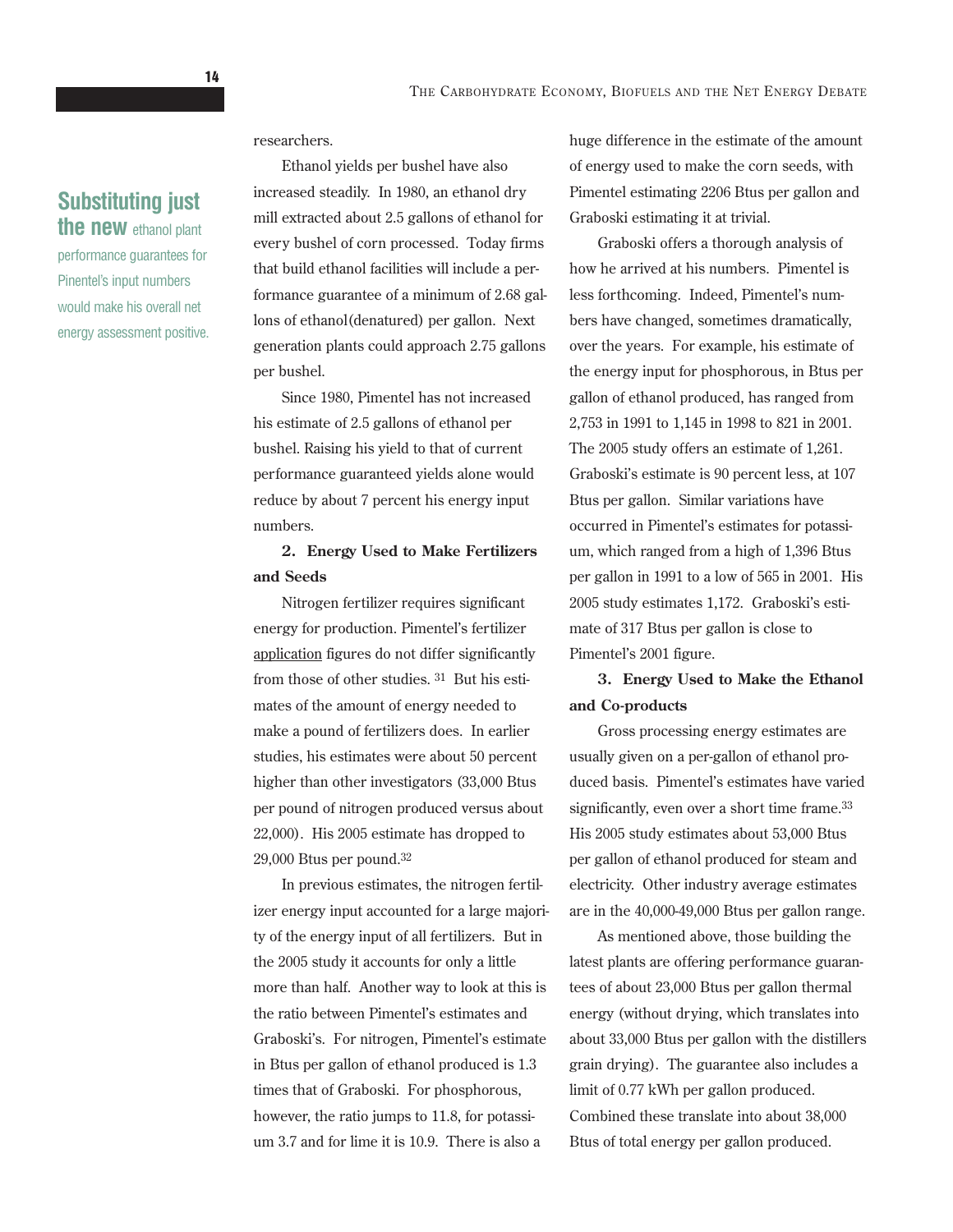Substituting just the new ethanol plant performance guarantees for Pinentel's input numbers would make his overall net energy assessment positive.

Pimentel also adds energy inputs for water and for sewage effluent. Although these have a minor impact on the total energy input estimate, they may reflect a tendency to look to older plants rather than the latest ones. New ethanol plants do not have sewage effluent. They have zero wastewater, instead discharging their boiler water blowdown into an evaporation pond.

#### **4. The Energy Value of Co-products**

One of the most controversial issues in net energy analyses regarding biomass is how to value the co-products coming from the ethanol manufacturing facility. Varying opinions are understandable, because there are a number of ways to estimate that value (e.g. by the percentage of the byproduct by weight, by market value, by energy content, by replacement value).

Almost all energy balance studies go into this issue in some detail. Pimentel's studies, on the other hand, while including a co-product value, do so grudgingly34 and in cursory fashion. The one or two paragraph discussion is easily overlooked.

More importantly, neither Pimentel's energetics tables, nor his executive summaries nor Cornell's press releases include the energy value of co-products in their overall estimates. That omission greatly exaggerates the negative results in the public's eye.35

Pimentel's aversion to including an energy credit for coproducts is puzzling. If we include all the energy used to grow and process a crop on the input side of the equation, we should include all the energy value of all of the end-products on the output side.

A dry mill produces three end-products: ethanol, a high protein animal feed and carbon dioxide in almost equal proportions. Some larger facilities market the carbon dioxide produced for industrial purposes, although only one net energy study to our knowledge has estimated the energy value of that coproduct.36

Ethanol is made from the starch contained in the corn plant. The ethanol production process concentrates the protein con-

## **Pimentel's aversion to including an energy credit for coproducts is**

**puzzling.** If we include all the energy used to grow and process a crop on the input side of the equation, we should include all the energy value of all of the end-products on the output side.

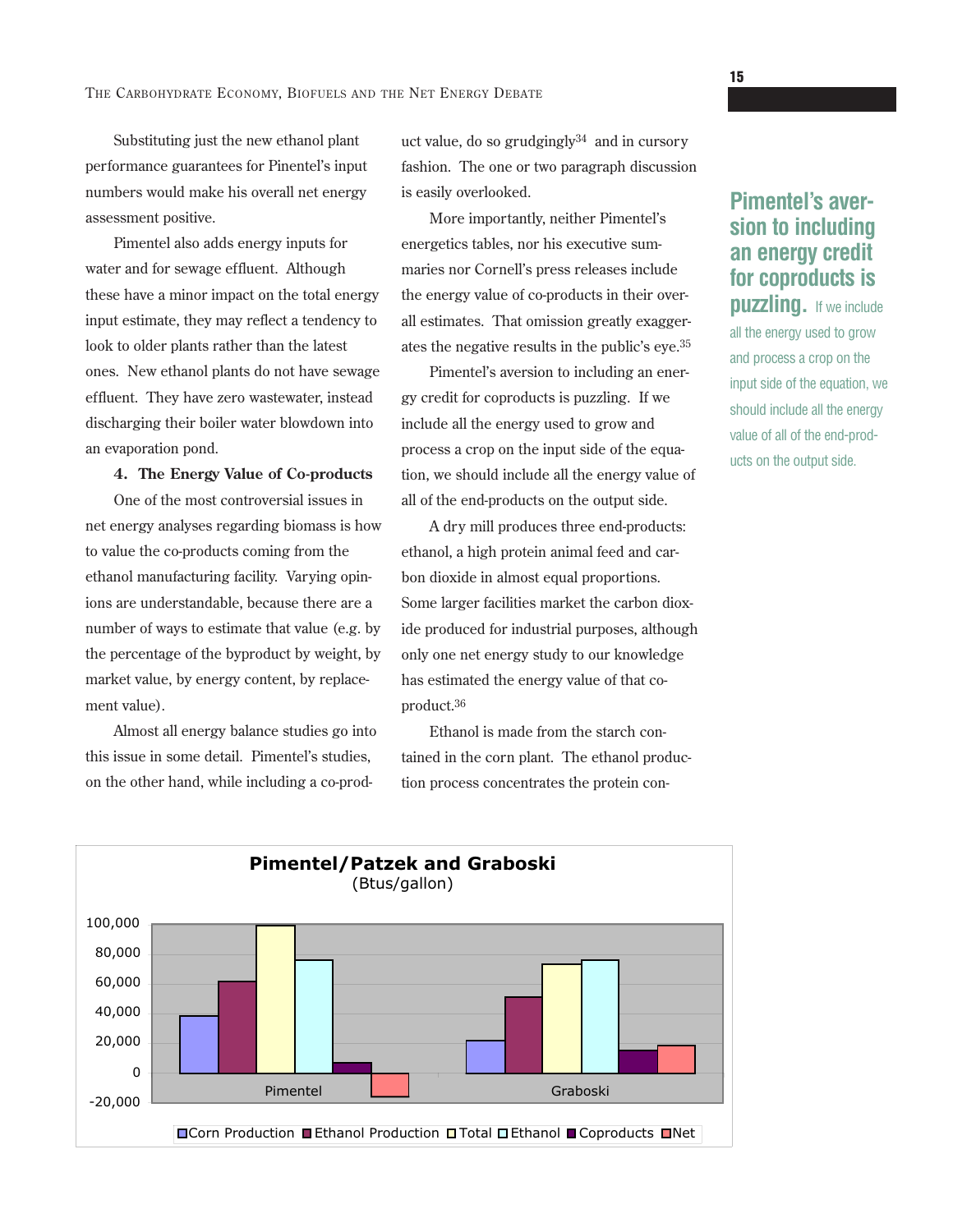### **The energy content of the portion**

of the lignocellulosic feedstock not converted into ethanol is sufficient to provide all of the energy needed for the manufacturing process.

tained in corn. The end result is an animal feed higher in quality than that of the original corn. This is one reason that worries about biofuels production reducing food production are exaggerated, at least with respect to protein. The world does not suffer from a lack of sugars or starches.

The animal feed is called distillers grain and it can be fed either wet or dried. If a mill is located near a feedlot, the distillers grain may be fed wet. That saves a significant amount of energy, in the range of 10,000 Btus per gallon that would otherwise dry the feed for sale to remote markets.

As noted, several methodologies can be used to estimate the energy value of co-products. From a strict energy input-output perspective one might expect the energy content of the co-product to be used as the output estimate. The energy value of the distillers grain would be about 28,000 Btus per gallon of ethanol. That is sufficient to displace a considerable amount of the heat energy needed in making the ethanol and drying the distillers grain. Using this measure would double the positive net energy estimates of most studies.

However, virtually all observers view this as an inappropriate measure because it values the caloric value of the feed rather than its protein value. They assume the ethanol producer will not burn the animal feed. This is a reasonable ethical consideration, although given high current natural gas prices, it might not be a reasonable market consideration. In some cases it may be more profitable now to use the distillers grain as fuel rather than as feed.

When it comes to cellulose to ethanol, the byproducts have no food value. Thus

researchers assume they will be used as a fuel. In this case, the energy content of the portion of the lignocellulosic feedstock not converted into ethanol is sufficient to provide all of the energy needed for the manufacturing process.

Another methodology used to allocate the energy inputs based on how much is used for the production of each co-product. A computer model is used to allocate the energy. For example, as noted before, drying the distillers grains requires about 10,000 Btus per gallon, all of which would be allocated to the production of the animal feed, not the ethanol. Using this allocation method, researchers have estimated a positive net energy value of 1.57- 1.77.37

Energy inputs can be allocated by the weight of each coproduct, or the market value of each coproduct. Most researchers use still another measure: the replacement value of the coproduct. This is done by estimating the amount of energy needed to grow and process another crop for which the coproduct substitutes. For example, in the case distillers grains, soybeans are a likely animal feed replacement. Thus the energy needed to grow and process soybeans into soy meal becomes the basis for estimating the energy value of the distillers grains. Using this measure, the energy value of the co-product drops to about 14,000 Btus per gallon.

Even when replacement rather than direct energy value is used, disagreement can still arise. Pimentel, for example, argues that the value of distillers grain is lower than soy meal because distillers grain has a lower protein content. He lowers the replacement energy value proportionately.

Michael Graboski of the Colorado School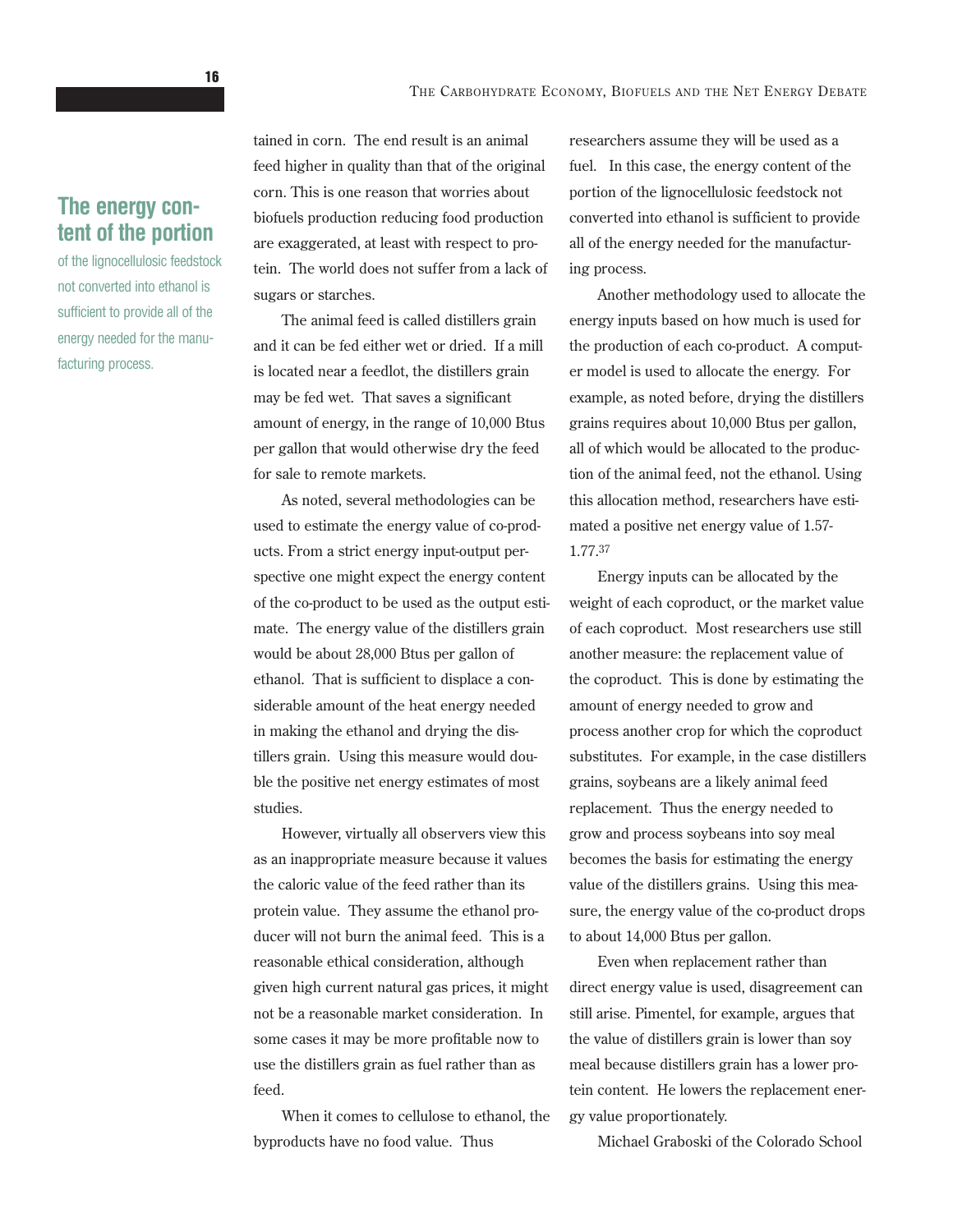of Mines, on the other hand, argues that it is not the amount of protein that should be the basis for comparison but the effective protein level. For ruminant animals, which constitute over 99 percent of the distillers grain market, the protein in distillers grain is more effectively absorbed by the animal than the protein in corn or soybean meal.38 Moreover, since distillers grains contain all of the oil in the corn, it has a higher energy content as a feed than either corn or soy meal. 39

Graboski arrives at a replacement value of the distillers grain that is 100 percent higher than that estimated by Pimentel.

Over time, Pimentel's coproduct estimates have fallen considerably. His 1991 study used a range of 11,000-32,000 Btus per gallon. His 2001 study lowered and narrowed this range to 6,382-19,140 Btus per gallon. His 2003 and 2005 studies used a single figure at the lowest end of the previous range, about 6,600 Btus per gallon of ethanol produced. Interestingly, the mid range of his 1991 and 2001 estimates puts him very much in line with other researchers' estimates.

### **5. Energy Used to Make the Machinery and Feed the Workers**

Pimentel includes several inputs other researchers ignore. One is the food energy consumed by workers. Other researchers argue that people are going to eat anyway, whether corn or ethanol is produced.

Pimentel includes on the input side of the energy balance equation the energy used to make the farming and manufacturing machinery. Other researchers ignore this input, citing the difficulty of calculation and the methodological pitfalls involved. For example, how far back does one go? Do you include the energy used to make the machinery that was used to make the materials used to make the farm equipment? How far forward do you go? Do you take into account the embodied energy in the scrap product, given the very high recycling rate of metals? What lifetime do you assume for each material and piece of equipment?

As a result of these methodological and estimation challenges, very few net energy or life cycle analyses of any product include capital or embodied energy. Thus it is impossible to compare the embodied energy used, say, in the production of gasoline versus the embodied energy used in the production of ethanol.

Pimentel uses a single 1979 source to justify his embodied energy estimates and offers no textual explanations to explain his numbers. Michael Graboski, on the other hand, includes a six page, well-documented appendix that contains a step-by-step explanation of how he arrives at his estimates of the energy embodied in machinery. Graboski concludes that manufacturers have become dramatically more efficient in their use of materials and energy in the last 30 years. He estimates that embodied energy accounts for less than 1 percent of the overall energy used to grow the crop and process it into ethanol. 40

### **A few words about biodiesel and cellulosic ethanol**

So far this discussion has focused on corn-derived ethanol because all previous studies by Pimentel (and Patzek) focused solely on this feedstock and end-product. A few words must be said, however, about their new estimates of the energy balance of biodiesel and cellulosic ethanol. Here, as noted before, their estimates diverge dramati-

### **Pimentel uses a single 1979 SOUICE** to justify his

embodied energy estimates and offers no textual explanations to explain his numbers. Michael Graboski, on the other hand, includes a six page, well-documented appendix...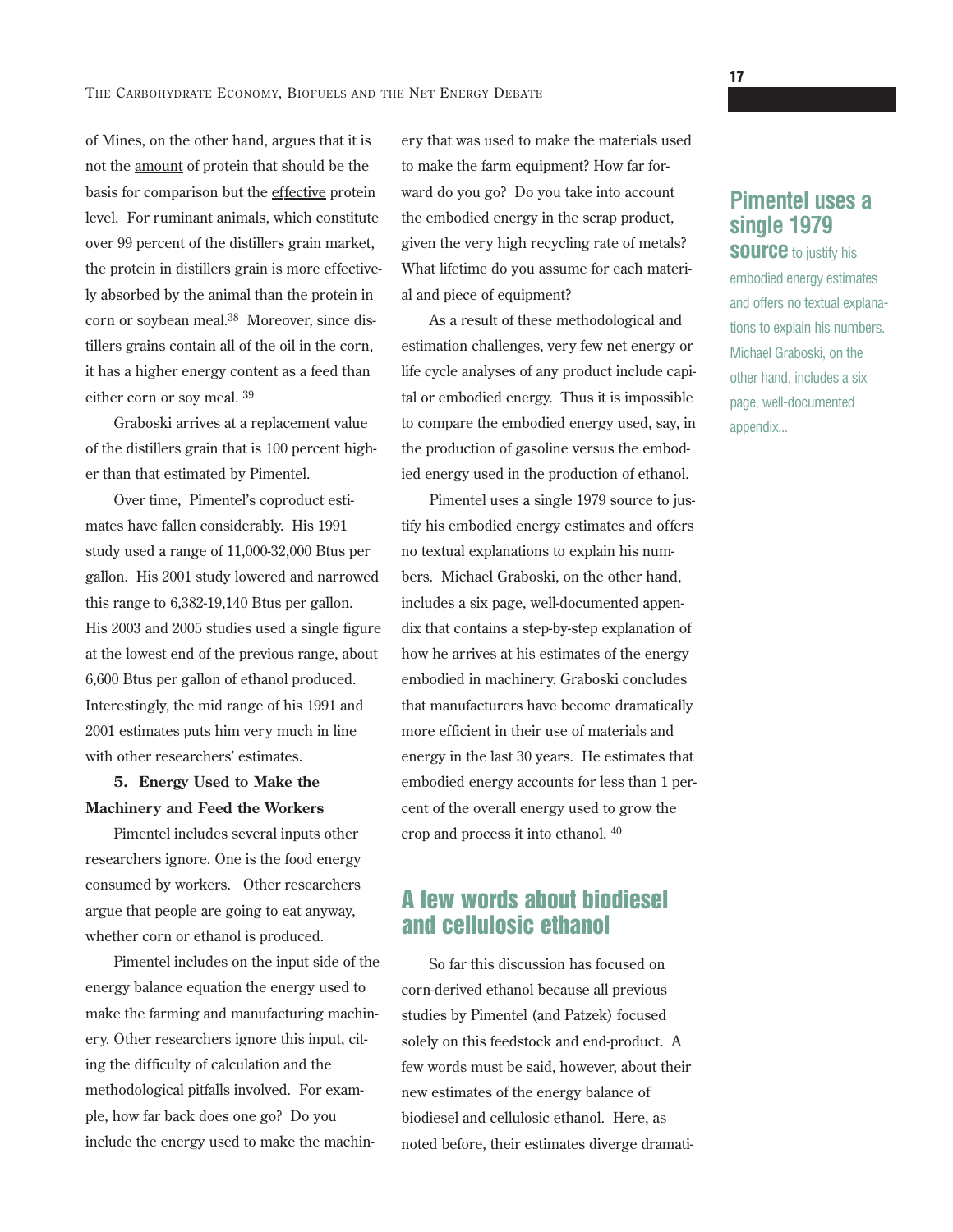**When it comes to soydiesel** animal feed is

the primary product. The soy meal accounts for over 80 percent of the end products produced, by weight, and about 67 percent of their combined value. Yet Pimentel and Patzek give the soy meal an energy credit that is only about 15 percent of the input energy.

cally from those of other researchers. While Pimentel and Patzek estimate a net energy loss for biodiesel, for example, other researchers see a 150 percent and 200 percent net energy gain!

This astonishing divergence demands that close attention be paid to their methodology and data. Unfortunately, their biodiesel and cellulosic ethanol sections appear hastily done and are frustratingly brief. The study on soydiesel, for example, consists of two tables and four paragraphs of text that simply repeat the numbers in the tables. A similar brevity and lack of explanation characterizes the sections on switchgrass and wood to ethanol.

As a result, it is impossible to intelligently analyze their numbers. But a few observations can be made.

1. An arithmetic error, perhaps the result of a typo, has exaggerated even the modest net energy loss Pimentel and Patzek have estimated for biodiesel. Their own data leads to an estimate of a tiny 2 percent energy loss, not an 8 percent loss.41

2. It is unclear where Pimentel and Patzek have included the energy used to modify the vegetable oil into an ester suitable for use as a diesel fuel. If they had done so, they would have had to estimate the credit given to glycerine, the very valuable coproduct produced by the esterification process.

2. In corn-derived ethanol, as noted above, the animal feed is a byproduct, accounting, by weight, for about one third of the output (one half if carbon dioxide is excluded from the calculation) and about 40 percent of ethanol's market value. When it comes to soydiesel, on the other hand, animal feed is the primary product. The soy meal accounts for over 80 percent of the end products produced, by weight, and about 67 percent of their combined value. Yet Pimentel and Patzek give the soy meal an energy credit that is only about 15 percent of the input energy. Even using the replacement value measure should lead them a much higher co-product credit. In their 1995 analysis, Ahmed and Morris, using a comparable amount of barley protein as the replacement value, arrive at a co-product energy value more than three times that arrived at by Pimentel and Patzek.42

3. The Pimentel/Patzak study assumes that soybean farmers apply 2.2 tons of lime annually on every acre of soybeans they raise. Yet according to Jim Duffield, a senior agricultural economist at the U.S. Department of Agriculture, only 60 percent of soy farmers use lime at all, and one application lasts for up to 10 years. Given that in Pimentel and Patzek's calculation, lime accounts for one third of the energy used for soybean farming, changing this input alone would significantly change their overall conclusion.

4. The authors have seriously misread at least one of their sources. They cite a Department of Energy study as supportive of their conclusion that biodiesel is a net energy loser.43 They use as evidence the following excerpt from that report, "1 MJ of biodiesel requires an input of 1.24 MJ of primary energy". The quote is accurate. But the authors apparently are unaware that when the cited study refers to "primary energy" it means solar energy inputs as well. Two pages later the study restricts its analysis to fossil energy inputs and concludes, "Biodiesel uses 0.3110 MJ of fossil energy to produce 1 MJ of fuel product; this equates to a fossil energy ratio of 3.215. In other words, the biodiesel life cycle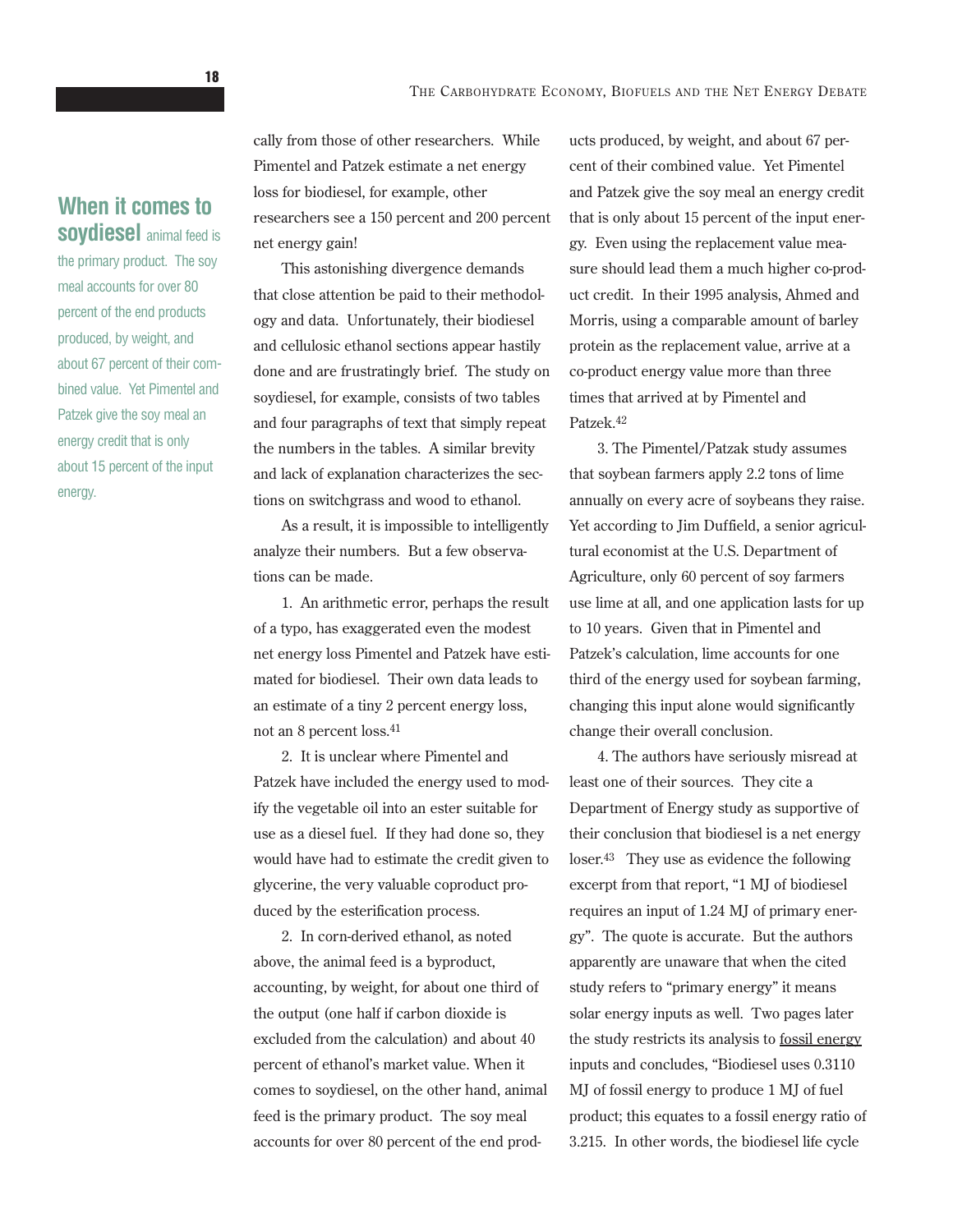produces more than three times as much energy in its final fuel product as it uses in fossil energy."

5. With regard to the conversion of cellulosic materials like switchgrass or wood, again it is very difficult to deconstruct the authors' findings. One methodological assumption, however, does stand out. The authors offer no energy credit for the byproduct. In this case the byproduct is the majority of the lignocellulosic feedstock delivered to the processing facility.

When a lignocellulosic material is converted into ethanol, some one third to one half of the feedstock remains unused, depending on whether both the cellulosic and hemicellulosic sugars are converted, or just the former. The material not converted into ethanol contains sufficient energy to make the processing facility self-sufficient. Indeed, many paper mills today use the waste wood from the manufacturing process to supply all of the energy to run their operations. We would expect that ethanol facilities that use wood or other cellulosic materials as their feedstock would do the same.

It appears that Pimentel and Patzek assume this energy-rich material will be thrown away. Correcting for this oversight alone, without changing any of the other numbers in their calculations, would make cellulosic ethanol a very positive net energy generator.

One should note that the same principle that applies to cellulosic feedstocks like wood would also apply to a cellulosic feedstock like corn stover (the stalk, and leaves of the corn plant). There is a modest difference in that with wood and switchgrass, the feedstock is delivered to the plant for processing. Corn

stover, on the other hand, requires separate collection and delivery from the corn grain.44

Interestingly, the 1981 report by the advisory panel Pimentel chaired estimated the potential of corn stover as an additional feedstock for making ethanol. It concluded that up to 2.5 tons of corn residue could be removed from about 30 percent of the corn acreage without environmental damage. The net energy ratio of doing this is estimated to be nearly 9 to 1. The study was looking to the possibility of converting the residue into ethanol, but if instead it was used to fuel the ethanol production facility it could generate a very substantial net energy output.45 Several ethanol facilities are today beginning to use wood waste or, in the near future, corn stover, to replace natural gas to meet their thermal energy needs. The net energy ratio in that situation should be well over 2 to 1.

### **Conclusions**

Investigating the energy balance of renewable fuels, indeed, of all fuels, is a worthy endeavor. What puzzles the agricultural community is why biofuels are singled out for such an intense focus on this one issue.

All researchers agree that manufacturers and farmers are becoming more energy and resource efficient, whether in the process of manufacturing equipment or in the raising of crops or producing ethanol. The trajectory is positive and since it is positive, policymakers should focus on what policies could nurture and extend this positive dynamic.

New energy balance studies should focus on the future, not the past. To our knowledge, only three studies have done this. Two were done by my organization, the Institute

### **Many paper mills today use the waste wood** from the

manufacturing process to supply all of the energy to run their operations. We would expect that ethanol facilities that use wood or other cellulosic materials as their feedstock would do the same. It appears that Pimentel and Patzek assume this energyrich material will be thrown away.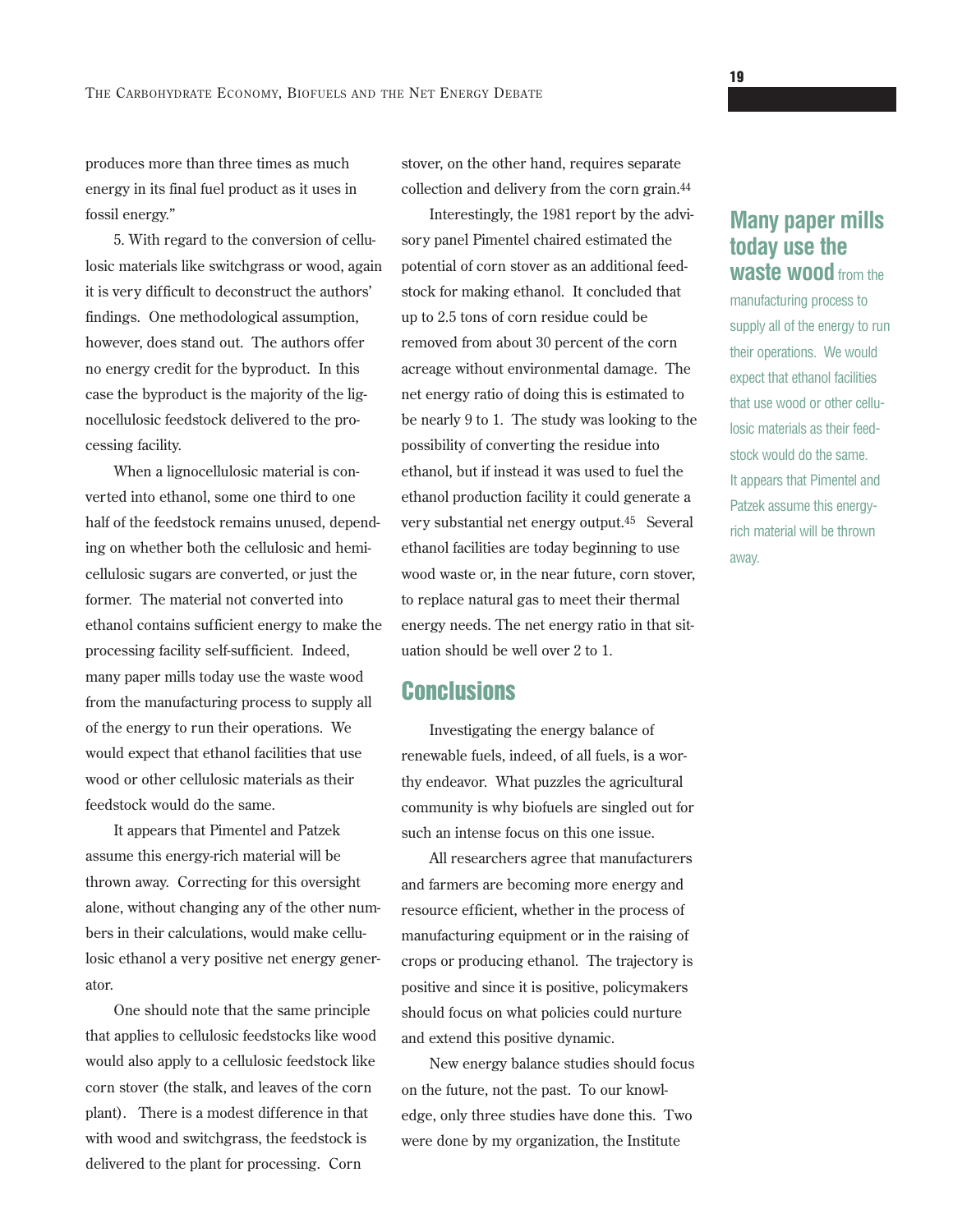**20**

### **A carbohydrate economy,** where plant

matter is used as a fuel and industrial material as well as for food and feed and clothing and paper, is one that can transform the face of agriculture as well as manufacturing, and change the nature of the global agricultural debate.

for Local Self-Reliance. These studies offered, for biodiesel and corn to ethanol, three estimates: current national average energy use in farming and processing; current state best and industry best energy use; next generation manufacturing and state of the art (organic) farming. Michael Graboski's 2002 study also included a section on projected energy use.

While Pimentel and Patzek's estimates of the energy balance of corn to ethanol appear to be converging with other studies, their estimates of the energetics of biodiesel and cellulosic ethanol differ drastically from other studies. Too little information was provided in their report to understand why this is so. But it leads us to recall that the methodology that Pimentel uses, when applied broadly, has led him to conclude that the planet cannot photosynthetically sustain more than a third of the present population. Both Pimentel and Patzek have concluded, based on their methodology, that all renewable resources combined cannot provide sufficient energy to meet our needs. These are very controversial conclusions. It may be more fruitful to examine these methodological conclusions rather than focus on the methodology's application to a tiny slice of the energy and renewable

resource sector.

Many of us believe that biological sources can play an important, perhaps even a crucial role in our future economies. They can replace petrochemicals and other products made from fossil fuels. When coupled with a high efficiency transportation system primarily powered by electricity, they can displace petroleum as an engine fuel.

A carbohydrate economy, where plant matter is used as a fuel and industrial material as well as for food and feed and clothing and paper, is one that can transform the face of agriculture as well as manufacturing, and change the nature of the global agricultural debate. But moving in this direction will require a coherent, long term strategy that cuts across sectors and borders. That means tackling fundamental questions, such as the ownership structure of the agricultural industry and world trade negotiations.

We can't tackle these fundamental questions if we continue to spend an inordinate amount of time and intellectual resources poring over net energy studies. Here is one place where one ancient bit of advice seems particularly apt. Let's not lose sight of the forest for the trees.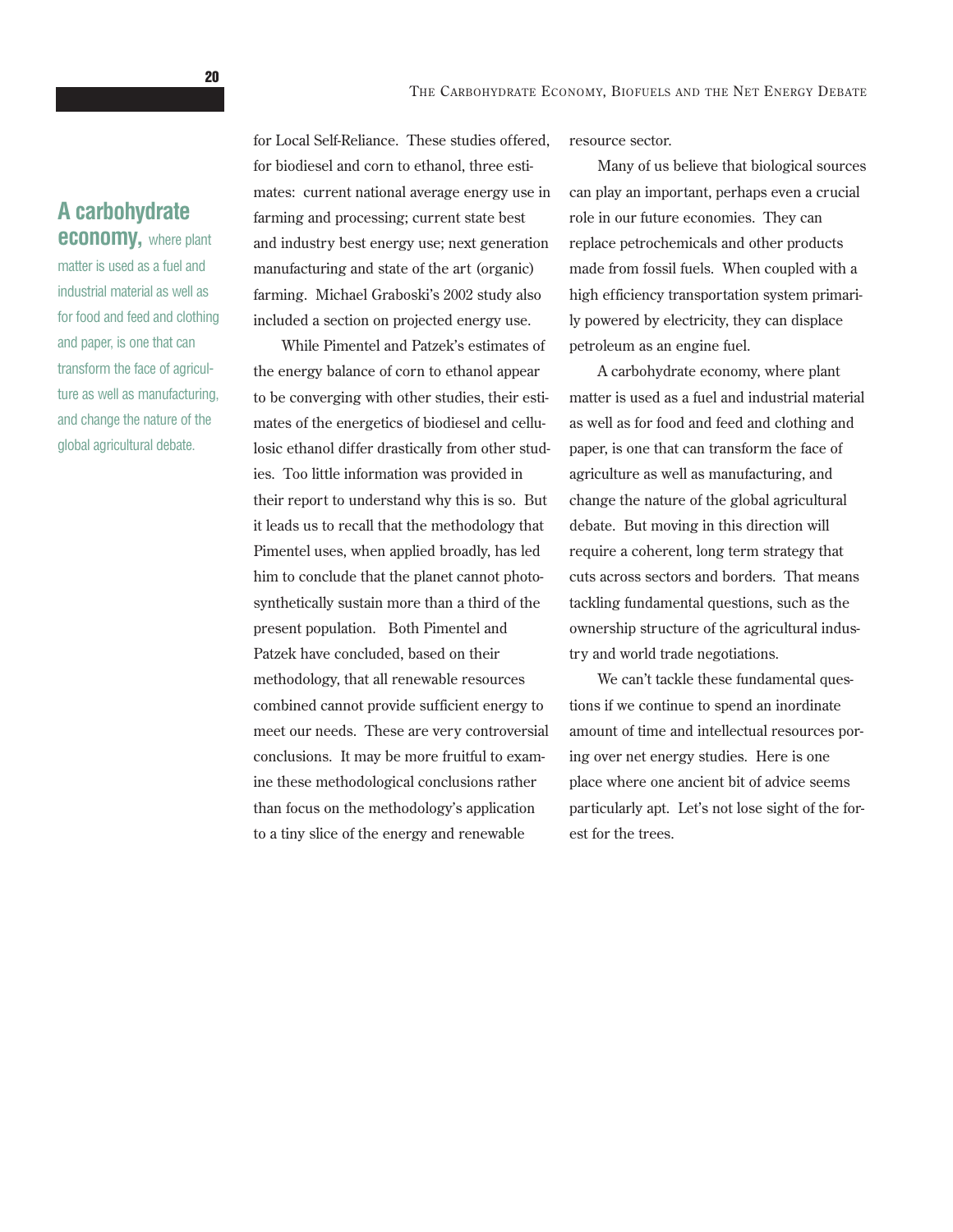### **NOTES**

1 See David Morris and Irshad Ahmed,*The Carbohydrate Economy: Making Chemicals and Industrial Materials from Plant Matter*. Institute for Local Self-Reliance. Washington, D.C. 1992.

2 David Morris, *A Better Way to Get From Here to There: A Commentary on the Hydrogen Economy and a Proposal for an Alternative Strategy*. Institute for Local Self-Reliance. December 2003. An updated and expanded version will be available in October 2005.

3 See David Morris, Op. Cit. Also see Robert D. Perlach, et. al. *Biomass as a Feedstock for a Bioproducts and Bioenergy Industry: The Technical Feasibility of a Billion Ton Annual Supply*. U.S. DOE and USDA. April 2005. The amount of cellulose available is not limited to the amount that can be grown on land. Much more can be cultivated in our abundant seas and lakes and ponds. Some work on growing algae and harvesting them for their oil content has found a very large potential.

<sup>4</sup>The term carbohydrates is used loosely here to describe plant matter. Carbohydrates do comprise a major portion of plant matter's constituent parts. But there are non-carbohydrate components as well, like proteins.

 $5$  Often the two crops are planted by the same farmer, since corn farmers often rotate soybeans into the planting schedule.

 $6$  The doubling of oil prices in 1979-1980 inspired the federal government to launch a massive effort to reduce our dependence on imported oil. A primary focus was to promote alternative domestically available liquid transportation fuels. This study focused on the comparative viability of making ethanol from corn and cellulose, and making methanol from coal. *Report on Biomass Energy*. The Biomass Panel, Energy Research Advisory Board. U.S. Department of Energy. Washington, D.C. 1981

7 David Pimentel and Tad W. Patzek, "Ethanol Production Using Corn, Switchgrass and Wood: Biodiesel Production Using Soybean and Sunflower", *Natural Resources Research*. March 2005.

8 "Until recently, Brazil had been the largest producer of ethanol in the world. Brazil used sugar cane to produce ethanol and sugarcane is a more efficient feedstock for ethanol production than corn grain. However, the energy balance was negative…" Pimentel and Patzek, Op. Cit. 2005, citing Pimentel and Pimentel, *Food, energy and society*. Colorado University Press. Boulder, CO. Other researchers come to dramatically different conclusions. IC Macedo, "Greenhouse gas emissions and energy balances in bio-ethanal production and utilization in Brazil," *Biomass and Bioenergy* 14:77-81, 1998. Authors found a positive net energy ratio of 9.2 to l. A more conservative analysis by Marcelo E. Dias De Oliveira, et. al., "Ethanol as Fuel: Energy, Carbon Dioxide Balances and Ecological Footprint," *BioScience*, July 2005. Authors found a 3.7 to 1 positive net energy ratio for ethanol from sugar cane.

9 Cornell University news service. July 5, 2005.

<sup>10</sup> The study found: corn requires 29 percent more fossil energy than the fuel produced; switch grass requires 45 percent more fossil energy than the fuel produced; and wood biomass requires 57 percent more fossil energy than the fuel produced; soybean plants requires 27 percent more fossil energy than the fuel produced, and sunflower plants requires 118 percent more fossil energy than the fuel produced.

11 An exception to this rule is a recent extended analysis by Patzek and Pimentel. Tad W. Patzek and David Pimentel, "Thermodynamics of Energy Production from Biomass", accepted by *Critical Reviews in Plant Sciences*, March 14, 2005.

 $12$  The best in-depth individual analyses may be contained in two recent studies. Hosein Shapouri, James A. Duffield, Michael Wang, *The Energy Balance of Corn Ethanol: An Update*. U.S. Department of Agriculture, Economist Research Service. Agricultural Economic Report No. 813. 2002; Michael S. Graboski, *Fossil Energy Use in the Manufacture of Corn Ethanol*. National Corn Growers Association. August 2002. Shapouri's contains an excellent table comparing the key assumptions of the leading studies. Graboski's is a very detailed and transparent analysis of all factors, including an excellent analysis of the embodied energy in machinery.

13 David Pimentel and Marcia Pimentel, *Land, Energy and Water: The Constraints Governing*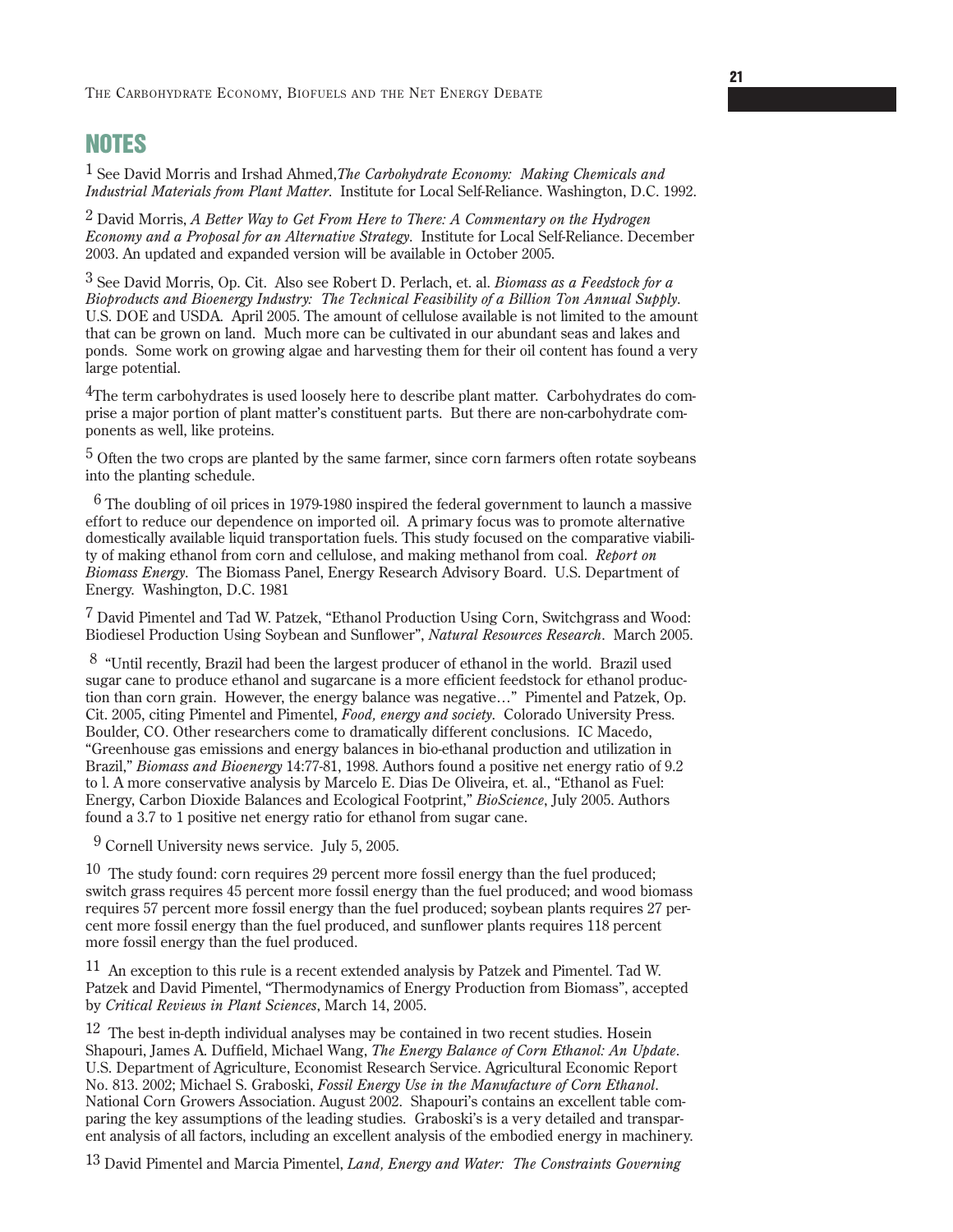#### *Ideal U.S. Population Size*. Negative Population Growth. 2004.

14 David Pimentel, Xuewen Huang, Ana Cordova, Marcia Pimentel, *Impact of Population Growth on Food Supplies and Environment*. Presented at the American Academy for the Advancement of Science Annual Meeting, February 9, 1996. Citing David Pimentel, R. Harman, M. Pacenza, J. Pecarsky and M. Pimentel, "Natural resources and an optimum human population", *Population and Environment*. 1994.

<sup>15</sup> Tad W. Patzek and David Pimentel, "Thermodynamics of Energy Production from Biomass," accepted by *Critical Reviews in Plant Sciences*, March 14, 2005.

16 Graboski, *Op. Cit*.

17 For farm energy, Pimentel's energy input estimates have dropped from about 60,000 Btus per gallon in 2001 to 38,000 Btus per gallon in 2005. Within the ethanol production facility, the energy input estimates have fallen from about 74,000 Btus per gallon in 1991 to 61,000 in 2005.

<sup>18</sup> This ratio differs from Pimentel's own of 0.92. There is a typo in the article in that the table has an overall energy input of 11.9 kcal while the text has 11.4 kcal. The text number seems correct, which would lift Pimentel's ratio to 0.98 or just about a breakeven point.

19 Pimentel's net energy ratio is 0.92 while Ahmed and Morris estimated 2.52. Sheehan, et. al. estimated a net energy ratio of 3.2. Irshad Ahmed, John Decker, David Morris, *How Much Energy Does It Take to Make a Gallon of Soydiesel?* Institute for Local Self-Reliance.1996. For a more in-depth and recent report that arrives at a similar conclusion see John Sheehan, et. al., *An Overview of Biodiesel and Petroleum Diesel Life Cycles*. U.S. Department of Agriculture and U.S. Department of Energy. May 1998.

 $20$  Of the 10 other analyses of the energy balance of corn-derived ethanol done since 1989, 8 arrived at a positive conclusion. Ho, in 1989, estimated a 4 percent net energy loss. He assumed a very low 90 bushel per acre yield. Keeney and DeLuca's study, published in 1992, found a small net energy loss. All others found substantial energy gains. S.P. Ho, "Global Warming Impact of Ethanol Versus Gasoline." Presented at 1989 National Conference, "Clean Air Issues and America's Motor Fuel Business." Washington D.C, October 1989; G. Marland, A.F. Turhollow. *CO2 Emissions From the Production and Combustion of Fuel Ethanol From Corn*. Oak Ridge National Laboratory. May 1990; D.R. Keeney, and T.H. DeLuca, "Biomass as an Energy Source for the Midwestern U.S." *American Journal of Alternative Agriculture*, 1992; David Lorenz and David Morris, *How Much Energy Does It Take to Make a Gallon of Ethanol?* Institute for Local Self-Reliance. 1995; Hosein Shapouri, James A. Duffield, Michael Graboski, *Estimating the Net Energy Balance of Corn Ethanol*. U.S. Department of Agriculture, Economic Research Service. Report No. 721. 1995; M. Wang, C. Saricks, D. Santini. *Effects of Fuel Ethanol Use on Fuel-Cycle Energy and Greenhouse Gas Emissions*. Argonne, IL. Argonne National laboratory, Center for Transportation Research. 1999; Levelton Engineering Ltd. and (S&T)2 Consulting Inc. *Assessment of Net Emissions of Greenhouse Gases From Ethanol- Gasoline Blends in Southern Ontario*. Agriculture and Agri-Food Canada. August 1999; Michael S. Graboski, *Fossil Energy Use in the Manufacture of Corn Ethanol*. National Corn Growers Association. August 2002. Hosein Shapouri, James A. Duffield, Michael Wang, *The Energy Balance of Corn Ethanol: An Update*. U.S. Department of Agriculture, Economist Research Service. Agricultural Economic Report No. 813. August 2002; Kim Seungdo, Bruce E. Dale, Allocation Procedure in Ethanol Production System from Corn Grain, *Journal of Life Cycle Assessment*. 2002.

21 Pimentel and Patzek, *Op. Cit*.

 $^{22}$  S.P. Ho, "Global warming impact of ethanol versus gasoline," presented at the 1989 National Conference on Clean Air Issues, October 1989, Washington, D.C.

<sup>23</sup> Citizens for Tax Justice, "More corporate giveaways high on congressional agenda". July 22,1997. CalGasoline, "Ethanol is not a suitable replacement for MTBE," September 17, 2002. Croysdale, D. "Belatedly, DNR concedes our air is clean," *The Daily Reporter*. November 6, 2001. Ben Lieberman, "The ethanol mistake: one bad mandate replaced by another." Competitive Enterprise Institute. 2002. National Petrochemical and Refining Association, "NPRA opposes ethanol mandate; asks Congress not to hinder efforts to maintain supply." September 17, 2002.

24 Andrew Ferguson, *Implications of the USDA 2002 update on ethanol from corn*. The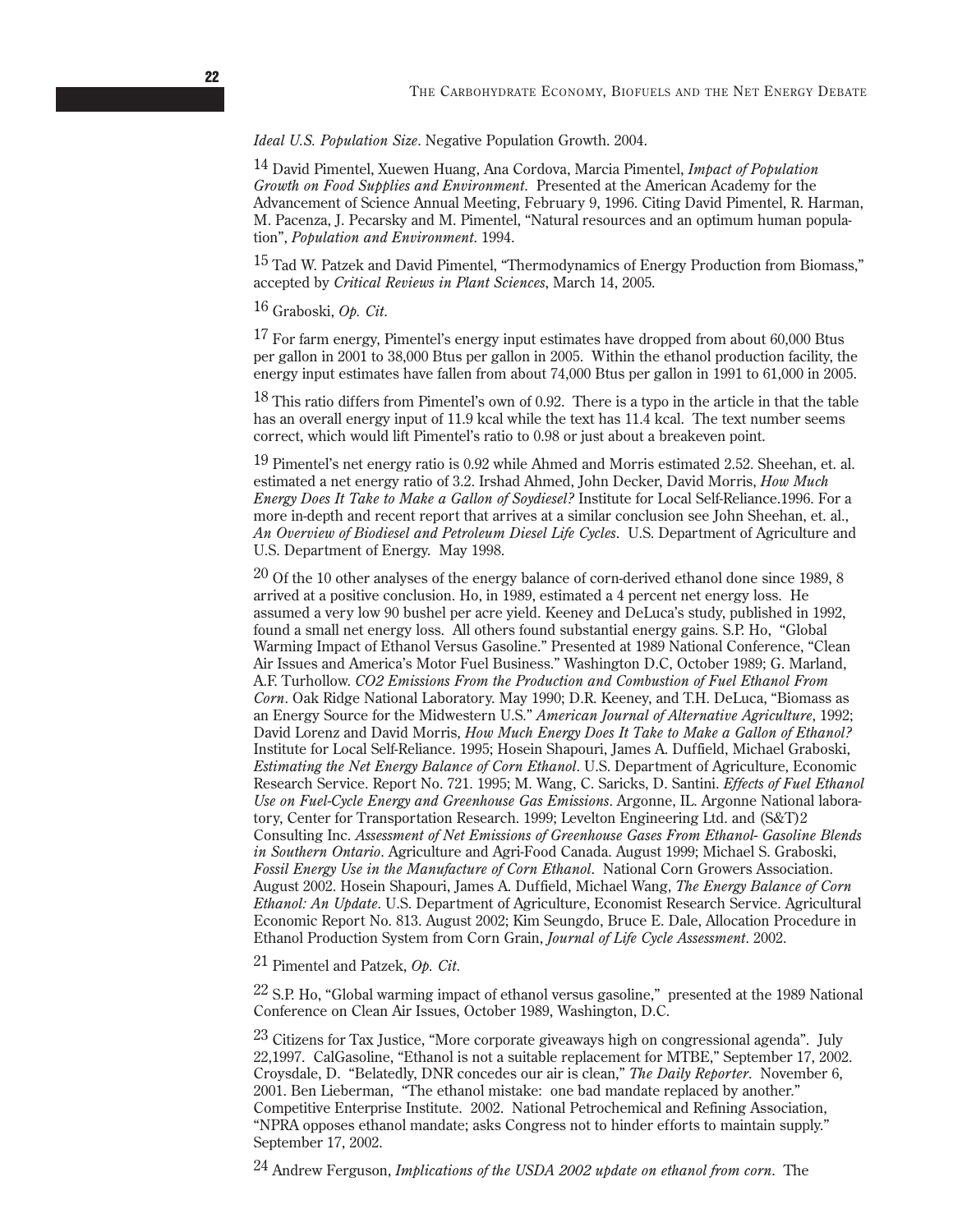THE CARBOHYDRATE ECONOMY, BIOFUELS AND THE NET ENERGY DEBATE

Optimum Population Trust. Manchester, UK. 2003. Also, *Further implications concerning ethanol from corn*. Draft manuscript from Optimum Population Trust. 2004. Carl Hodge, "Ethanol use in US gasoline should be banned, not expanded," Oil & Gas Journal. September 9, 2002. Also, "More evidence mounts for banning, not expanding, use of ethanol in gasoline," Oil & Gas Journal, October 6, 2003. Youngquist, W. *GeoDestinies: the inevitable control of earth resources over nations and individuals*. National Book Company. Portland, OR. 1997. Youngquist's book was not located. A December 1998 article by Walter Youngquist in the *Electric Green Journal* simply cited Pimentel.

25 To generate 1 million Btus of ethanol, about 100,000 Btus of petroleum are used. One million Btus is equivalent to about 8 gallons of gasoline. One hundred thousand Btus is a little less than the energy contained in a single gallon of gasoline. So to make 8 gallons of gasoline-equivalent ethanol requires only 1 gallon of actual gasoline (or diesel) inputs.

 $26$  This paper focuses exclusively on dry mills for processing corn into ethanol. As noted in the main text, the percentage of ethanol coming from wet mills has shrunk from about 80 percent in 1990 to about a quarter today. More than 90 percent of all new ethanol production is produced by dry mills.

 $27$  As noted in the main text, energy used to irrigate corn had been a contentious issue in earlier studies but the differences between Pimentel and others has narrowed significantly.

 $28$  Pimentel's 2001 study, for example, estimated almost 5 million Btus per acre were used for irrigation. The 2005 Patzek/Pimentel study lowered this to .5 million Btus per acre.

 $^{29}$  Michael Graboski's 2002 analysis was chosen for comparative purposes in part because of its thoroughness and in part because it is close in its conclusions to most other post 1992 estimates.

30 A bushel of corn weighs 56 pounds. A bushel of soybeans weighs 60 pounds. Yields (and energy use) per acre vary dramatically from year to year, largely because of weather conditions. Thus most researchers use a 3-year running average yield.

31 In five studies published between 1991 and 2005, Pimentel's ratio of nitrogen used per bushel of corn yield is: 1.24 pounds per bushel (1991); 1.02 (2001); 0.96 (2003); 0.99 (2005). The variations may be reflective of year-to-year cultivation changes due to weather variations.

32 His 2001 and 2003 estimates were about 33,500 Btus per pound of nitrogen while his and Patzek's 2005 study lowered this estimate to 28,872 Btus per pound.

33 For example, his 2003 study estimated processing energy at 59,000 Btus per gallon. His 2001 study estimated 89,000 Btus. See David Pimentel, "Limits of Biomass Utilization," *Encyclopedia of Physical Science and Technology*, 2001; and David Pimentel, "Ethanol Fuels: Energy Balance, Economics and Environmental Inputs," *Natural Resources Research*, 2003.

 $34$  The 2005 article, after a very brief discussion of the value of distiller's grains adds, "Also" note that these energy credits are contrived because no one would actually produce livestock and feed from ethanol at great costs in fossil energy and soil depletion."

35 For example, Cornell's press release and Pimentel and Patzek's summary of their most recent study uses a 27 percent energy loss when making biodiesel from soybeans. In the text of the study itself, but not in the tables, the authors note that if a very low coproduct value were taken, the net energy loss would be cut by more than two-thirds, to 8 percent.

36 Morris and Lorenz, *Op. Cit.* estimated a replacement energy value for carbon dioxide capture of 4,000 Btus per gallon of ethanol.

37 For detailed discussions of allocation procedures see Kim Seungdo, Bruce E. Dale, Allocation Procedure in Ethanol Production System from Corn Grain, *Journal of Life Cycle Assessment*. 2002. Also see Hosein Shapouri, James A. Duffield, Michael Wang, *The Energy Balance of Corn Ethanol: An Update*. U.S. Department of Agriculture, Economist Research Service. Agricultural Economic Report No. 813

 $38$  For ruminants like cows, feeding efficiency is dependent on what is called bypass protein, that is, the protein that bypasses the primary digestion process and is absorbed by the animal.

39 Michael S. Graboski, *Fossil Energy Use in the Manufacture of Corn Ethanol*. August 2002.